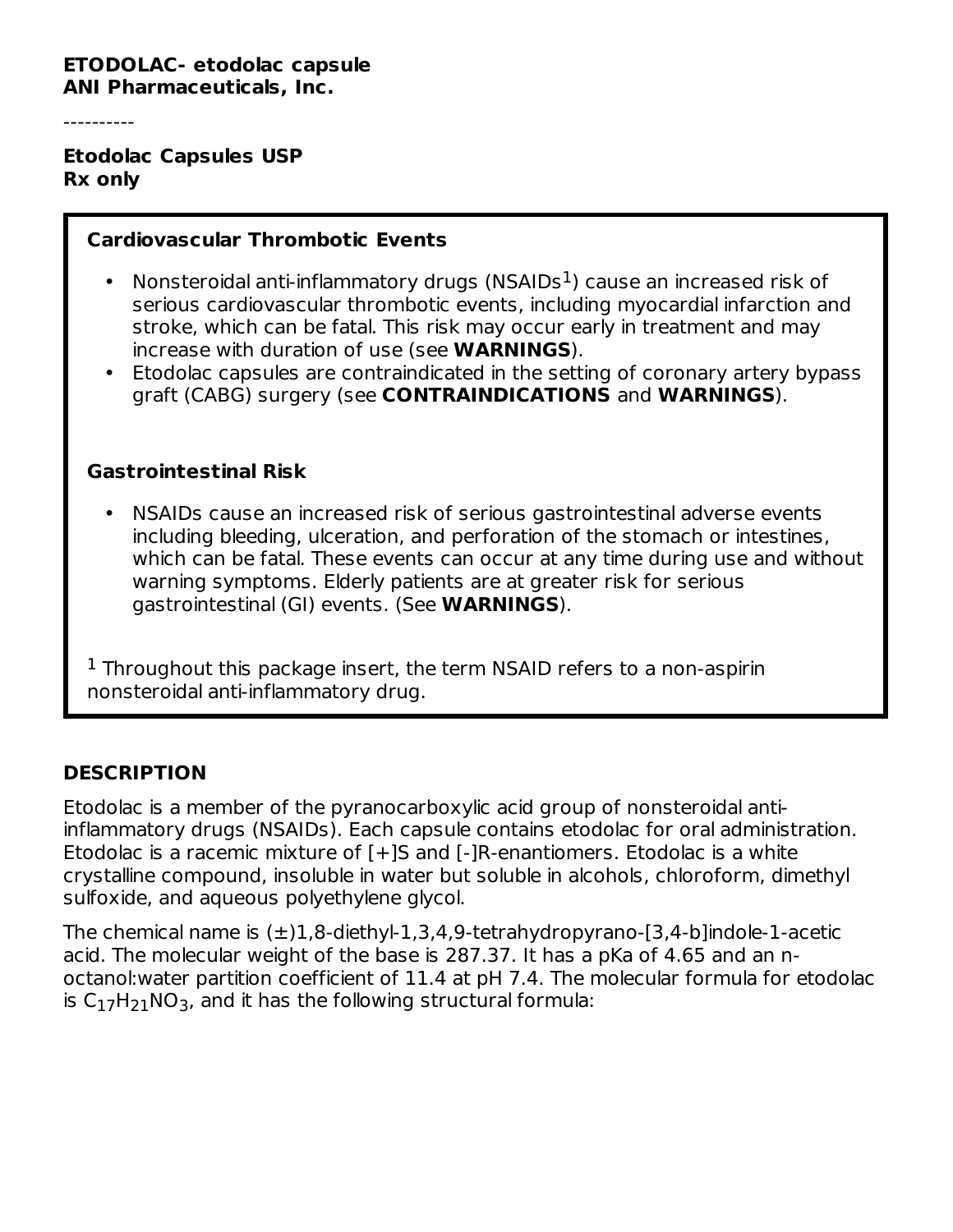

Each capsule, for oral administration, contains 200 mg or 300 mg of etodolac USP. The inactive ingredients in Etodolac Capsules USP include: lactose monohydrate, povidone, sodium starch glycolate, sodium lauryl sulfate, propylene glycol, colloidal silicon dioxide, magnesium stearate, talc, titanium dioxide, gelatin, D&C Red No. 28, D&C Red No. 33, FD&C Red No. 40, D&C Yellow No. 10, FD&C Blue No. 1, shellac, and black iron oxide.

## **CLINICAL PHARMACOLOGY**

#### **Pharmacodynamics**

Etodolac is a nonsteroidal anti-inflammatory drug (NSAID) that exhibits antiinflammatory, analgesic, and antipyretic activities in animal models. The mechanism of action of etodolac, like that of other NSAIDs, is not completely understood, but may be related to prostaglandin synthetase inhibition.

Etodolac is a racemic mixture of [-]R- and [+]S-etodolac. As with other NSAIDs, it has been demonstrated in animals that the [+]S-form is biologically active. Both enantiomers are stable and there is no [-]R to [+]S conversion *in vivo*.

### **Pharmacokinetics**

#### Absorption

The systemic bioavailability of etodolac from etodolac capsules is 100% as compared to solution and at least 80% as determined from mass balance studies. Etodolac is well absorbed and had a relative bioavailability of 100% when 200 mg capsules were compared with a solution of etodolac. Based on mass balance studies, the systemic availability of etodolac from the capsule formulation is at least 80%. Etodolac does not undergo significant first-pass metabolism following oral administration. Mean  $(\pm 1 \text{ SD})$ peak plasma concentrations (C<sub>max</sub>) range from approximately 14  $\pm$  4 to 37  $\pm$  9  $\mu$ g/mL after 200 to 600 mg single doses and are reached in 80 ± 30 minutes (see **Table 1** for summary of pharmacokinetic parameters). The dose-proportionality based on the area under the plasma concentration-time curve (AUC) is linear following doses up to 600 mg every 12 hours. Peak concentrations are dose proportional for both total and free etodolac following doses up to 400 mg every 12 hours, but following a 600 mg dose, the peak is about 20% higher than predicted on the basis of lower doses. The extent of absorption of etodolac is not affected when etodolac capsules are administered after a meal. Food intake, however, reduces the peak concentration reached by approximately one-half and increases the time to peak concentration by 1.4 to 3.8 hours.

#### **Table 1. Mean (CV%)a Pharmacokinetic Parameters of Etodolac in Normal Healthy Adults and Various Special Populations**

| Normal | Hemodialysis |  |
|--------|--------------|--|
|--------|--------------|--|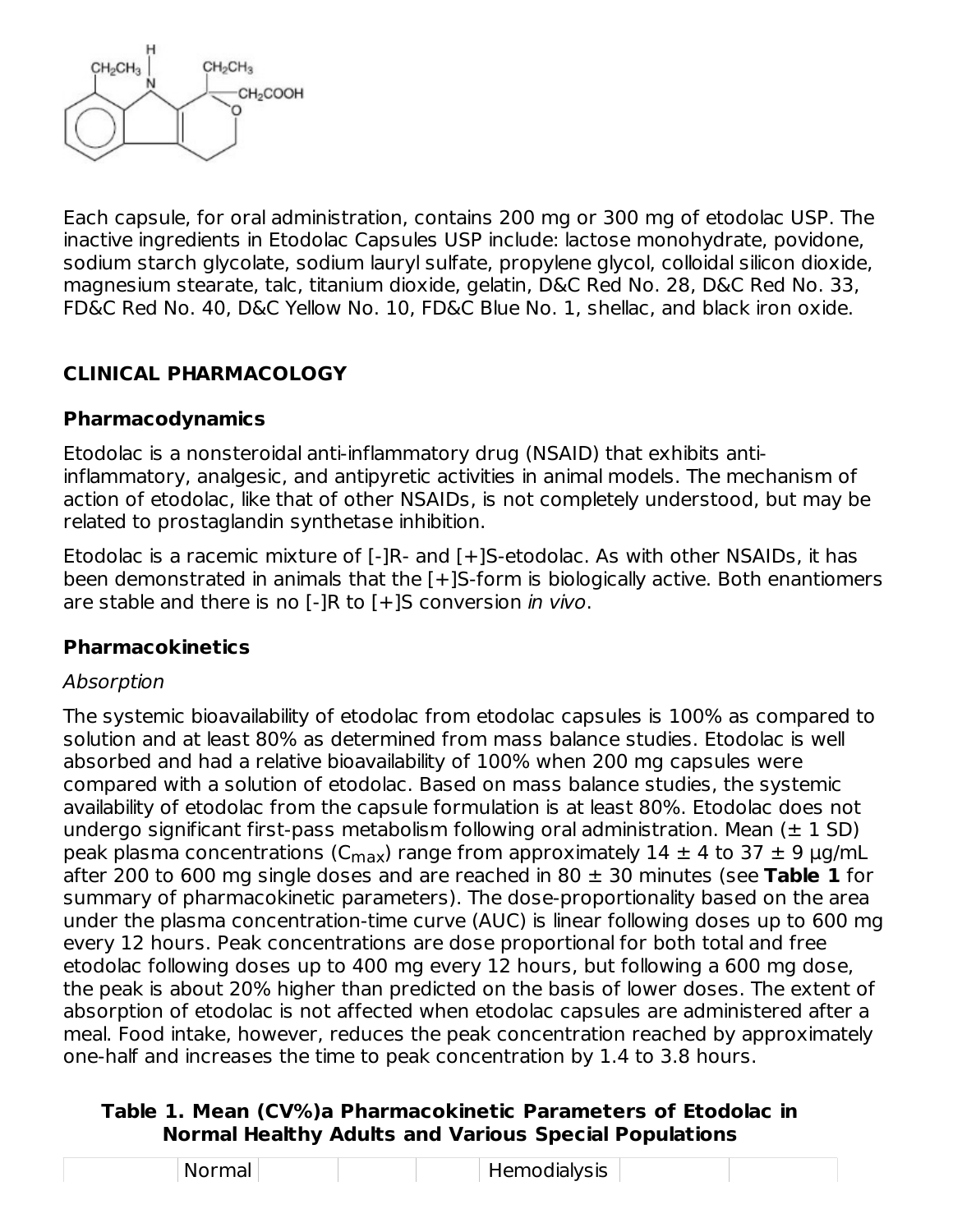| <b>PK</b>                              | Adults             | Healthy   Healthy   Healthy  <br><b>Males</b> | Females  |         | (24 to 65)<br>$(n=9)$    |            | Renal     | Hepatic                          |
|----------------------------------------|--------------------|-----------------------------------------------|----------|---------|--------------------------|------------|-----------|----------------------------------|
| Parameters                             | (18 <sub>to</sub>  | (18 <sub>to</sub>                             | $(27$ to | Elderly |                          |            |           | Impairment Impairment            |
|                                        | $65)$ <sup>b</sup> | 65)                                           | 65)      | ( > 65) |                          |            |           | $(46 \text{ to } 73)$ (34 to 60) |
|                                        |                    |                                               |          |         | (70 to Dialysis Dialysis |            |           |                                  |
|                                        |                    | $(n=179)$ $(n=176)$                           | $(n=3)$  | 84)     | On                       | <b>Off</b> | $(n=10)$  | $(n=9)$                          |
|                                        | 1.4                | 1.4                                           | 1.7      | 1.2     | 1.7                      | 0.9        | 2.1       | 1.1                              |
| lT <sub>max</sub> , h                  | (61%) <sup>a</sup> | $(60\%)$                                      | $(60\%)$ | (43%)   | (88%)                    | (67%)      | (46%)     | (15%)                            |
| <b>Oral</b>                            |                    |                                               |          |         |                          |            |           |                                  |
| Clearance,<br>mL/h/kg                  | 49.1               | 49.4                                          | 35.7     | 45.7    | <b>NA</b>                | <b>NA</b>  | 58.3      | 42.0                             |
| $ CL/F\rangle$                         | (33%)              | (33%)                                         | (28%)    | (27%)   |                          |            | (19%)     | (43%)                            |
| Apparent<br>Volume of<br>Distribution, |                    |                                               |          |         | <b>NA</b>                | <b>NA</b>  | NА        | <b>NA</b>                        |
| mL/kg                                  | 393                | 394                                           | 300      | 414     |                          |            |           |                                  |
| (Vd/F)                                 | (29%)              | (29%)                                         | (8%)     | (38%)   |                          |            |           |                                  |
| Terminal                               | 6.4                | 6.4                                           | 7.9      | 6.5     | 5.1                      | 7.5        | <b>NA</b> | 5.7                              |
| Half-Life, h                           | (22%)              | (22%)                                         | (35%)    | (24%)   | (22%)                    | (34%)      |           | (24%)                            |

<sup>a</sup> % Coefficient of variation

<sup>b</sup> Age Range (years)

 $NA = not available$ 

#### **Distribution**

The mean apparent volume of distribution (Vd/F) of etodolac is approximately 390 mL/kg. Etodolac is more than 99% bound to plasma proteins, primarily to albumin. The free fraction is less than 1% and is independent of etodolac total concentration over the dose range studied. It is not known whether etodolac is excreted in human milk; however, based on its physical-chemical properties, excretion into breast milk is expected. Data from in vitro studies, using peak serum concentrations at reported therapeutic doses in humans, show that the etodolac free fraction is not significantly altered by acetaminophen, ibuprofen, indomethacin, naproxen, piroxicam, chlorpropamide, glipizide, glyburide, phenytoin, and probenecid.

#### Metabolism

Etodolac is extensively metabolized in the liver. The role, if any, of a specific cytochrome P450 system in the metabolism of etodolac is unknown. Several etodolac metabolites have been identified in human plasma and urine. Other metabolites remain to be identified. The metabolites include 6-, 7-, and 8-hydroxylated-etodolac and etodolac glucuronide. After a single dose of  $^{14}$ C-etodolac, hydroxylated metabolites accounted for less than 10% of total drug in serum. On chronic dosing, hydroxylated-etodolac metabolite does not accumulate in the plasma of patients with normal renal function. The extent of accumulation of hydroxylated-etodolac metabolites in patients with renal dysfunction has not been studied. The hydroxylated-etodolac metabolites undergo further glucuronidation followed by renal excretion and partial elimination in the feces.

#### Excretion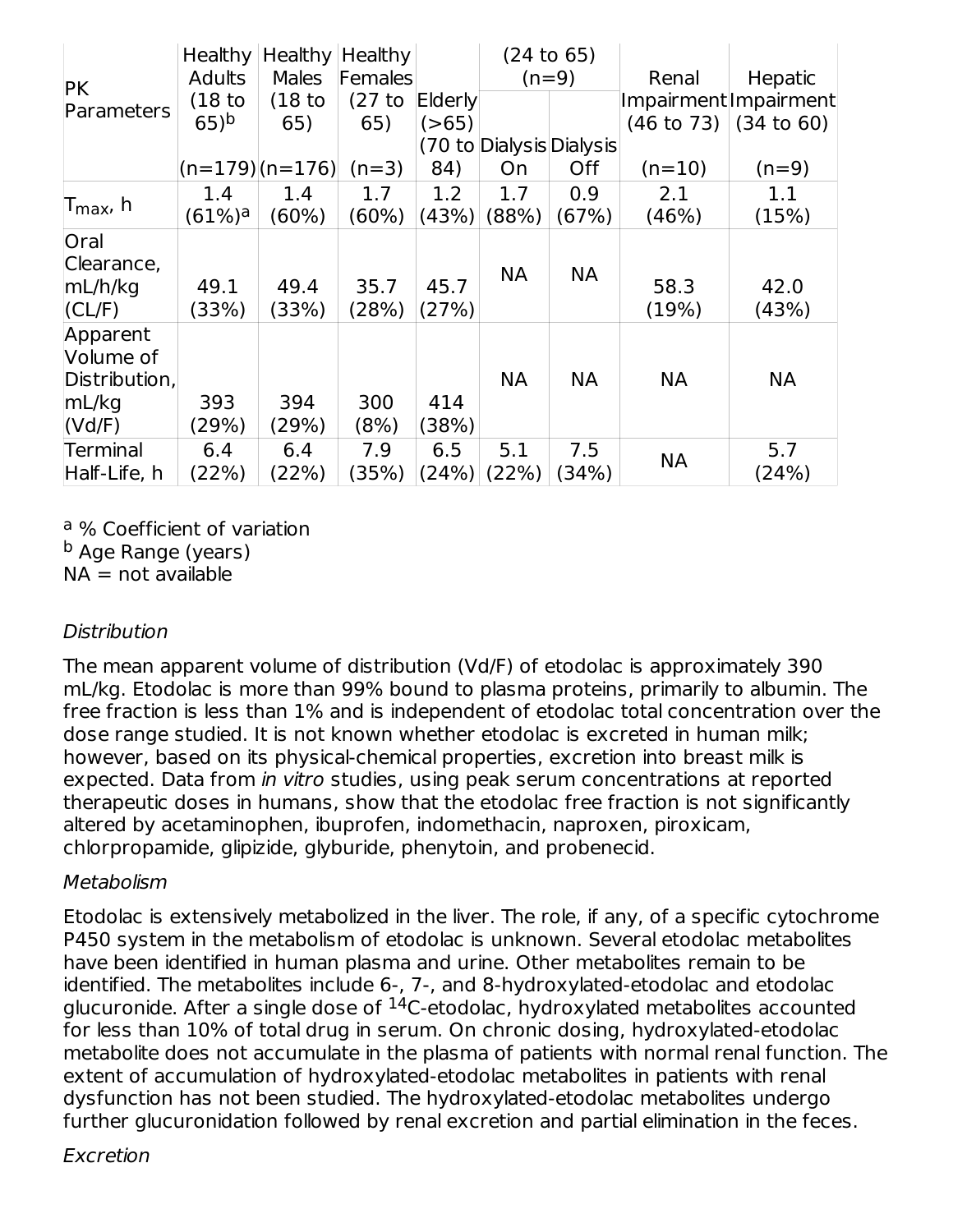The mean oral clearance of etodolac following oral dosing is 49 ( $\pm$  16) mL/h/kg. Approximately 1% of an etodolac dose is excreted unchanged in the urine with 72% of the dose excreted into urine as parent drug plus metabolite:

| - etodolac, unchanged                               | $1\%$ |
|-----------------------------------------------------|-------|
| - etodolac glucuronide                              | 13%   |
| $-$ hydroxylated metabolites (6-, 7-, and 8-<br>(HO | 5%    |
| - hydroxylated metabolite glucuronides              | 20%   |
| - unidentified metabolites                          | 33%   |

Although renal elimination is a significant pathway of excretion for etodolac metabolites, no dosing adjustment in patients with mild to moderate renal dysfunction is generally necessary. The terminal half-life (t $_{\rm 1/2}$ ) of etodolac is 6.4 hours (22% CV). In patients with severe renal dysfunction or undergoing hemodialysis, dosing adjustment is not generally necessary.

Fecal excretion accounted for 16% of the dose.

# **Special Populations**

### Geriatric

In etodolac clinical studies, no overall differences in safety or effectiveness were observed between these patients and younger patients. In pharmacokinetic studies, age was shown not to have any effect on etodolac half-life or protein binding, and there was no change in expected drug accumulation. Therefore, no dosage adjustment is generally necessary in the elderly on the basis of pharmacokinetics (see **PRECAUTIONS, Geriatric Use**).

Etodolac is eliminated primarily by the kidney. Because elderly patients are more likely to have decreased renal function, care should be taken in dose selection, and it may be useful to monitor renal function (see **WARNINGS, Renal Effects**).

### Pediatric

Safety and effectiveness in pediatric patients below the age of 18 years have not been established.

### Race

Pharmacokinetic differences due to race have not been identified. Clinical studies included patients of many races, all of whom responded in a similar fashion.

# Hepatic Insufficiency

Etodolac is predominantly metabolized by the liver. In patients with compensated hepatic cirrhosis, the disposition of total and free etodolac is not altered. Patients with acute and chronic hepatic diseases do not generally require reduced doses of etodolac compared to patients with normal hepatic function. However, etodolac clearance is dependent on liver function and could be reduced in patients with severe hepatic failure. Etodolac plasma protein binding did not change in patients with compensated hepatic cirrhosis given etodolac.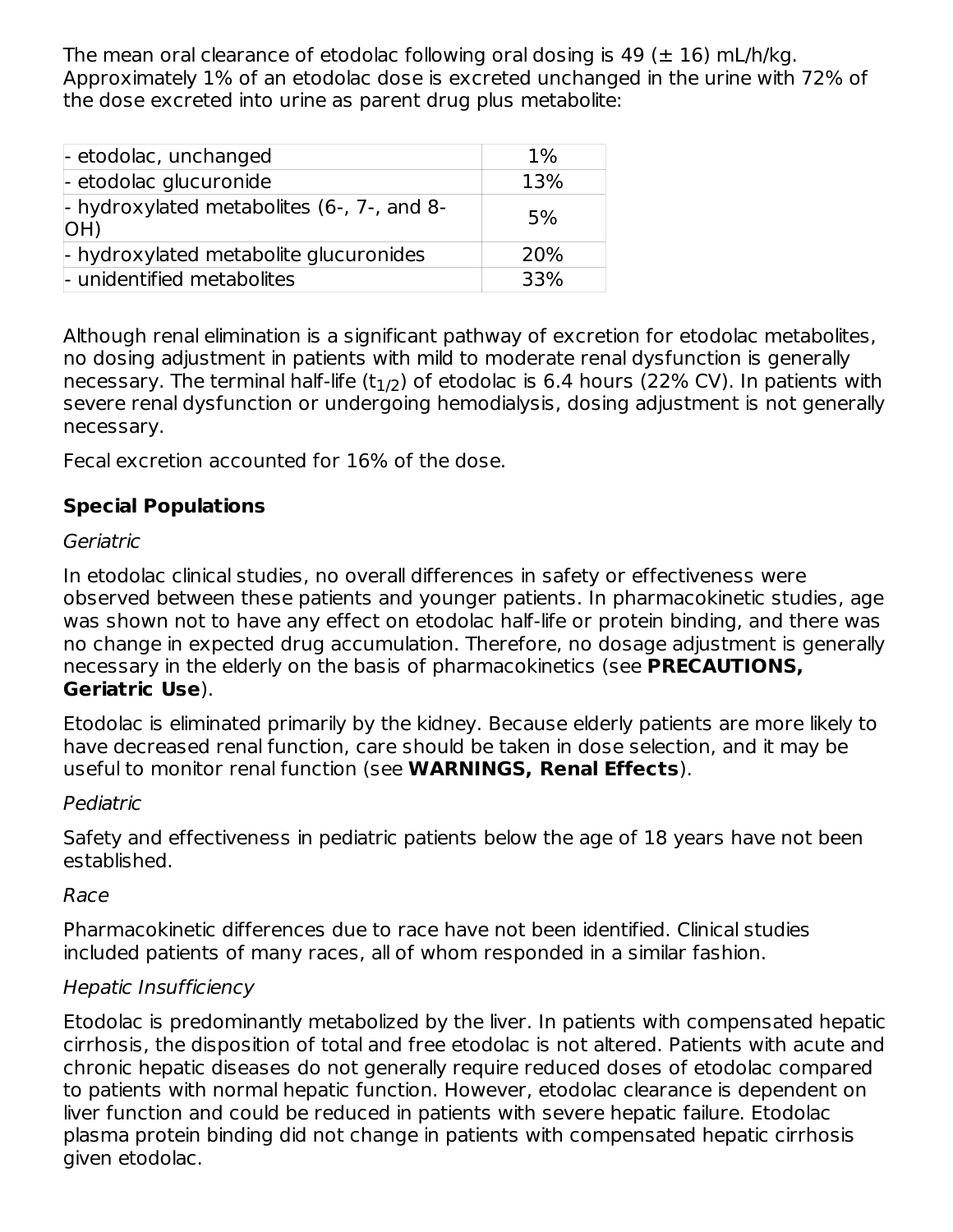#### Renal Insufficiency

Etodolac pharmacokinetics have been investigated in subjects with renal insufficiency. Etodolac renal clearance was unchanged in the presence of mild-to-moderate renal failure (creatinine clearance 37 to 88 mL/min). Furthermore, there were no significant differences in the disposition of total and free etodolac in these patients. However, etodolac should be used with caution in such patients because, as with other NSAIDs, it may further decrease renal function in some patients. In patients undergoing hemodialysis, there was a 50% greater apparent clearance of total etodolac, due to a 50% greater unbound fraction. Free etodolac clearance was not altered, indicating the importance of protein binding in etodolac's disposition. Etodolac is not significantly removed from the blood in patients undergoing hemodialysis.

# **CLINICAL TRIALS**

## **Analgesia**

Controlled clinical trials in analgesia were single-dose, randomized, double-blind, parallel studies in three pain models, including dental extractions. The analgesic effective dose for etodolac established in these acute pain models was 200 to 400 mg. The onset of analgesia occurred approximately 30 minutes after oral administration. Etodolac 200 mg provided efficacy comparable to that obtained with aspirin (650 mg). Etodolac 400 mg provided efficacy comparable to that obtained with acetaminophen with codeine (600 mg + 60 mg). The peak analgesic effect was between 1 to 2 hours. Duration of relief averaged 4 to 5 hours for 200 mg of etodolac and 5 to 6 hours for 400 mg of etodolac as measured by when approximately half of the patients required remedication.

### **Osteoarthritis**

The use of etodolac in managing the signs and symptoms of osteoarthritis of the hip or knee was assessed in double-blind, randomized, controlled clinical trials in 341 patients. In patients with osteoarthritis of the knee, etodolac, in doses of 600 to 1000 mg/day, was better than placebo in two studies. The clinical trials in osteoarthritis used b.i.d. dosage regimens.

### **Rheumatoid Arthritis**

In a 3 month study with 426 patients, etodolac 300 mg b.i.d. was effective in management of rheumatoid arthritis and comparable in efficacy to piroxicam 20 mg/day. In a long-term study with 1,446 patients in which 60% of patients completed 6 months of therapy and 20% completed 3 years of therapy, etodolac in a dose of 500 mg b.i.d. provided efficacy comparable to that obtained with ibuprofen 600 mg q.i.d. In clinical trials of rheumatoid arthritis patients, etodolac has been used in combination with gold, d-penicillamine, chloroquine, corticosteroids, and methotrexate.

### **INDICATIONS AND USAGE**

Carefully consider the potential benefits and risks of etodolac capsules and other treatment options before deciding to use etodolac capsules. Use the lowest effective dose for the shortest duration consistent with individual patient treatment goals (see **WARNINGS**).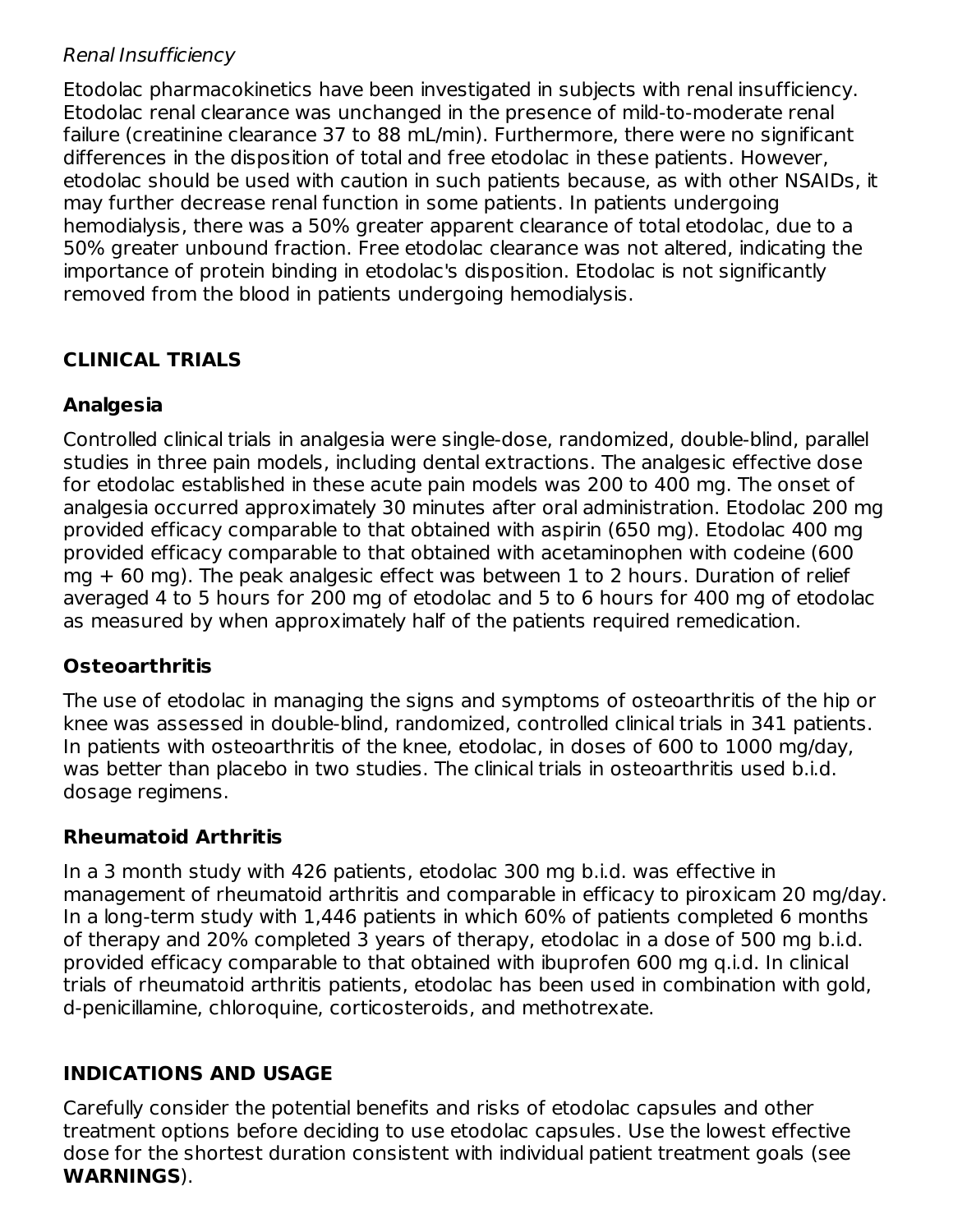Etodolac capsules are indicated:

- $\bullet$ For acute and long-term use in the management of signs and symptoms of the following:
	- 1. Osteoarthritis
	- 2. Rheumatoid arthritis
- For the management of acute pain

# **CONTRAINDICATIONS**

Etodolac capsules are contraindicated in patients with known hypersensitivity to etodolac or other ingredients in etodolac capsules.

Etodolac capsules should not be given to patients who have experienced asthma, urticaria, or other allergic-type reactions after taking aspirin or other NSAIDs. Severe, rarely fatal, anaphylactic-like reactions to NSAIDs have been reported in such patients (see **WARNINGS, Anaphylactoid Reactions** and **PRECAUTIONS, Preexisting Asthma**).

Etodolac capsules are contraindicated in the setting of coronary artery bypass graft (CABG) surgery (see **WARNINGS**).

### **WARNINGS**

### **Cardiovascular Effects**

#### Cardiovascular Thrombotic Events

Clinical trials of several COX-2 selective and nonselective NSAIDs of up to three years duration have shown an increased risk of serious cardiovascular (CV) thrombotic events, including myocardial infarction (MI) and stroke, which can be fatal. Based on available data, it is unclear that the risk for CV thrombotic events is similar for all NSAIDs. The relative increase in serious CV thrombotic events over baseline conferred by NSAID use appears to be similar in those with and without known CV disease or risk factors for CV disease. However, patients with known CV disease or risk factors had a higher absolute incidence of excess serious CV thrombotic events, due to their increased baseline rate. Some observational studies found that this increased risk of serious CV thrombotic events began as early as the first weeks of treatment. The increase in CV thrombotic risk has been observed most consistently at higher doses.

To minimize the potential risk for an adverse CV event in NSAID-treated patients, use the lowest effective dose for the shortest duration possible. Physicians and patients should remain alert for the development of such events, throughout the entire treatment course, even in the absence of previous CV symptoms. Patients should be informed about the symptoms of serious CV events and the steps to take if they occur.

There is no consistent evidence that concurrent use of aspirin mitigates the increased risk of serious CV thrombotic events associated with NSAID use. The concurrent use of aspirin and an NSAID, such as etodolac, increases the risk of serious gastrointestinal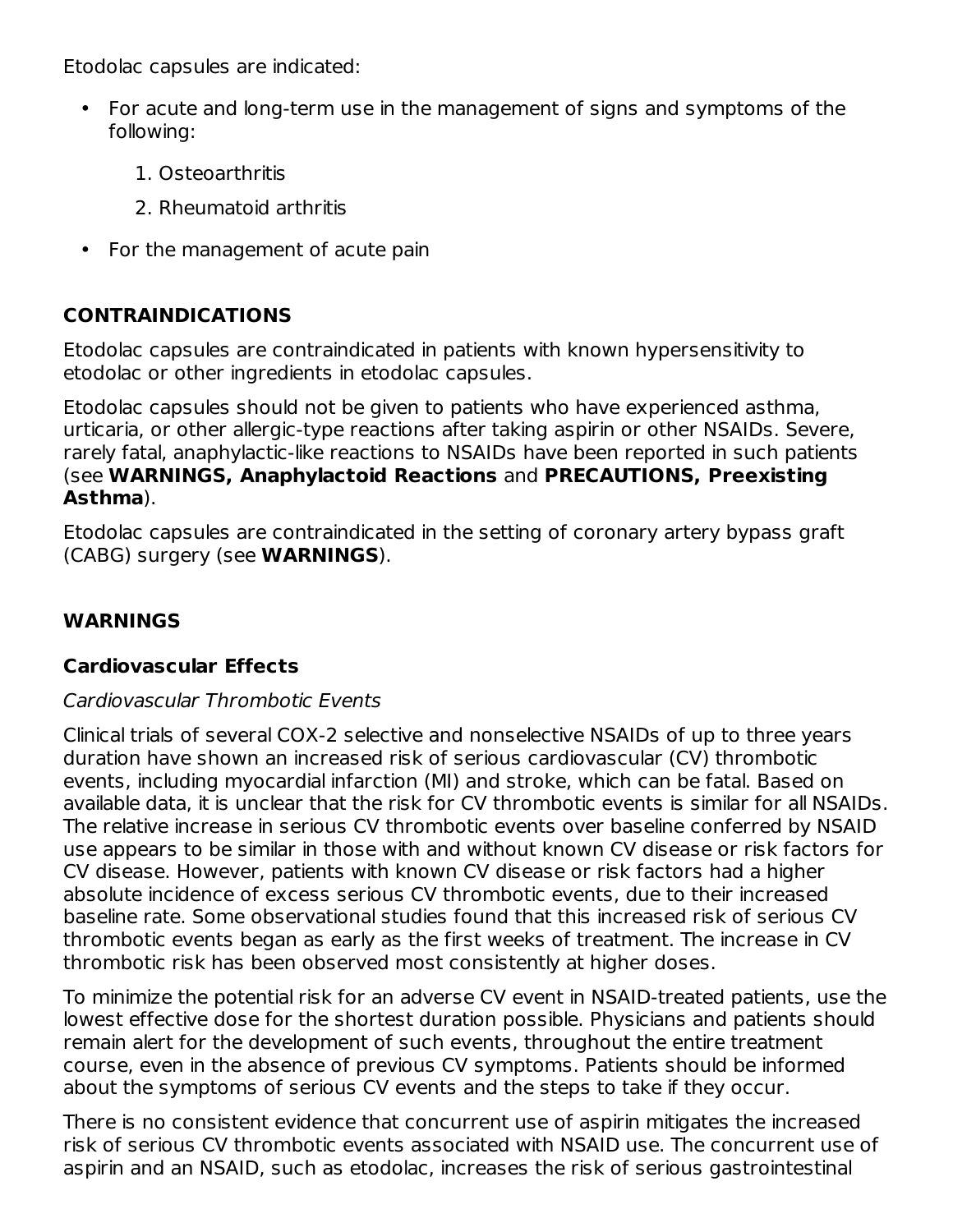#### (GI) events (see **WARNINGS, Gastrointestinal Effects - Risk of Ulceration, Bleeding, and Perforation**).

#### Status Post Coronary Artery Bypass Graft (CABG) Surgery

Two large, controlled clinical trials of a COX-2 selective NSAID for the treatment of pain in the first 10–14 days following CABG surgery found an increased incidence of myocardial infarction and stroke. NSAIDs are contraindicated in the setting of CABG (see **CONTRAINDICTIONS**).

#### Post-MI Patients

Observational studies conducted in the Danish National Registry have demonstrated that patients treated with NSAIDs in the post-MI period were at increased risk of reinfarction, CV-related death, and all-cause mortality beginning in the first week of treatment. In this same cohort, the incidence of death in the first year post MI was 20 per 100 person years in NSAID-treated patients compared to 12 per 100 person years in non-NSAID exposed patients. Although the absolute rate of death declined somewhat after the first year post-MI, the increased relative risk of death in NSAID users persisted over at least the next four years of follow-up.

Avoid the use of etodolac capsules in patients with a recent MI unless the benefits are expected to outweigh the risk of recurrent CV thrombotic events. If etodolac capsules are used in patients with a recent MI, monitor patients for signs of cardiac ischemia.

#### Hypertension

NSAIDs, including etodolac capsules, can lead to onset of new hypertension or worsening of preexisting hypertension, either of which may contribute to the increased incidence of CV events. Patients taking thiazides or loop diuretics may have impaired response to these therapies when taking NSAIDs. NSAIDs, including etodolac capsules, should be used with caution in patients with hypertension. Blood pressure (BP) should be monitored closely during the initiation of NSAID treatment and throughout the course of therapy.

#### Heart Failure and Edema

The Coxib and traditional NSAID Trialists' Collaboration meta-analysis of randomized controlled trials demonstrated an approximately two-fold increase in hospitalizations for heart failure in COX-2 selective-treated patients and nonselective NSAID-treated patients compared to placebo-treated patients. In a Danish National Registry study of patients with heart failure, NSAID use increased the risk of MI, hospitalization for heart failure, and death.

Additionally, fluid retention and edema have been observed in some patients treated with NSAIDs. Use of etodolac may blunt the CV effects of several therapeutic agents used to treat these medical conditions [e.g., diuretics, ACE inhibitors, or angiotensin receptor blockers (ARBs)] (see **DRUG INTERACTIONS**).

Avoid the use of etodolac capsules in patients with severe heart failure unless the benefits are expected to outweigh the risk of worsening heart failure. If etodolac capsules are used in patients with severe heart failure, monitor patients for signs of worsening heart failure.

### **Gastrointestinal Effects - Risk of Ulceration, Bleeding, and Perforation**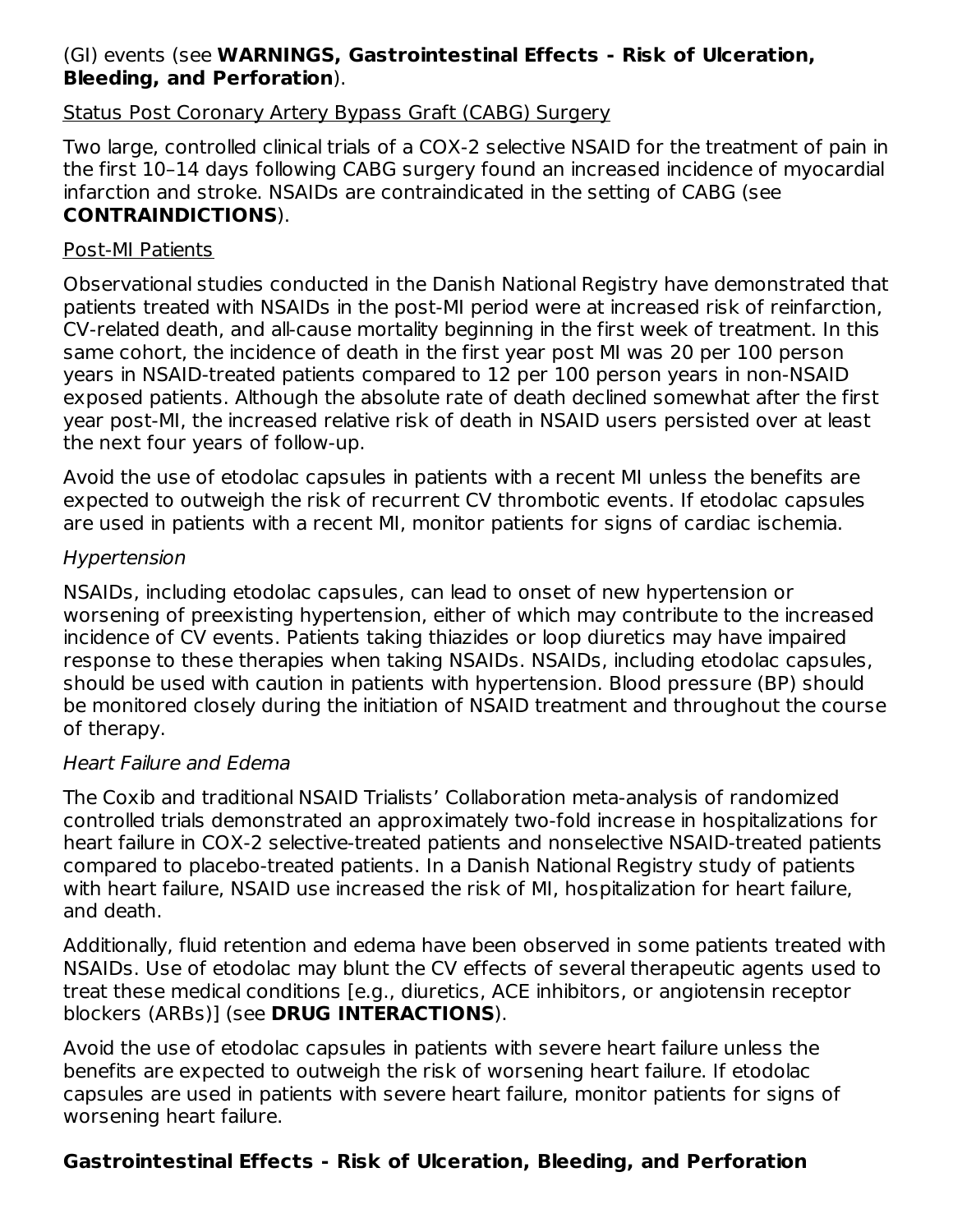NSAIDs, including etodolac capsules, can cause serious gastrointestinal (GI) adverse events including inflammation, bleeding, ulceration, and perforation of the stomach, small intestine or large intestine, which can be fatal. These serious adverse events can occur at any time, with or without warning symptoms, in patients treated with NSAIDs. Only one in five patients, who develop a serious upper GI adverse event on NSAID therapy, is symptomatic. Upper GI ulcers, gross bleeding, or perforation caused by NSAIDs occur in approximately 1% of patients treated for 3 to 6 months, and in about 2 to 4% of patients treated for one year. These trends continue with longer duration of use, increasing the likelihood of developing a serious GI event at some time during the course of therapy. However, even short-term therapy is not without risk. Physicians should inform patients about the signs and/or symptoms of serious GI toxicity and what steps to take if they occur.

NSAIDs should be prescribed with extreme caution in those with a prior history of ulcer disease or gastrointestinal bleeding. Patients with a prior history of peptic ulcer disease, and/or gastrointestinal bleeding, and who use NSAIDs have a greater than 10-fold increased risk for developing a GI bleed compared to patients with neither of these risk factors. Other factors that increase the risk for GI bleeding in patients treated with NSAIDs include concomitant use of oral corticosteroids or anticoagulants, longer duration of NSAID therapy, smoking, use of alcohol, older age, and poor general health status. Most spontaneous reports of fatal GI events are in elderly or debilitated patients, and therefore, special care should be taken in treating this population.

To minimize the potential risk for an adverse GI event in patients treated with an NSAID, the lowest effective dose should be used for the shortest possible duration. Patients and physicians should remain alert for signs and symptoms of GI ulceration and bleeding during NSAID therapy and promptly initiate additional evaluation and treatment if a serious GI adverse event is suspected. This should include discontinuation of the NSAID until a serious GI adverse event is ruled out. For high risk patients, alternate therapies that do not involve NSAIDs should be considered.

### **Renal Effects**

Long-term administration of NSAIDs has resulted in renal papillary necrosis and other renal injury. Renal toxicity has also been seen in patients in whom renal prostaglandins have a compensatory role in the maintenance of renal perfusion. In these patients, administration of a nonsteroidal anti-inflammatory drug may cause a dose-dependent reduction in prostaglandin formation and, secondarily, in renal blood flow, which may precipitate overt renal decompensation. Patients at greater risk of this reaction are those with impaired renal function, heart failure, liver dysfunction, those taking diuretics and ACE-inhibitors, and the elderly. Discontinuation of NSAID therapy is usually followed by recovery to the pretreatment state.

Renal pelvic transitional epithelial hyperplasia, a spontaneous change occurring with variable frequency, was observed with increased frequency in treated male rats in a 2 year chronic study.

Caution is recommended in patients with preexisting kidney disease.

#### **Advanced Renal Disease**

No information is available from controlled clinical studies regarding the use of etodolac capsules in patients with advanced renal disease. Therefore, treatment with etodolac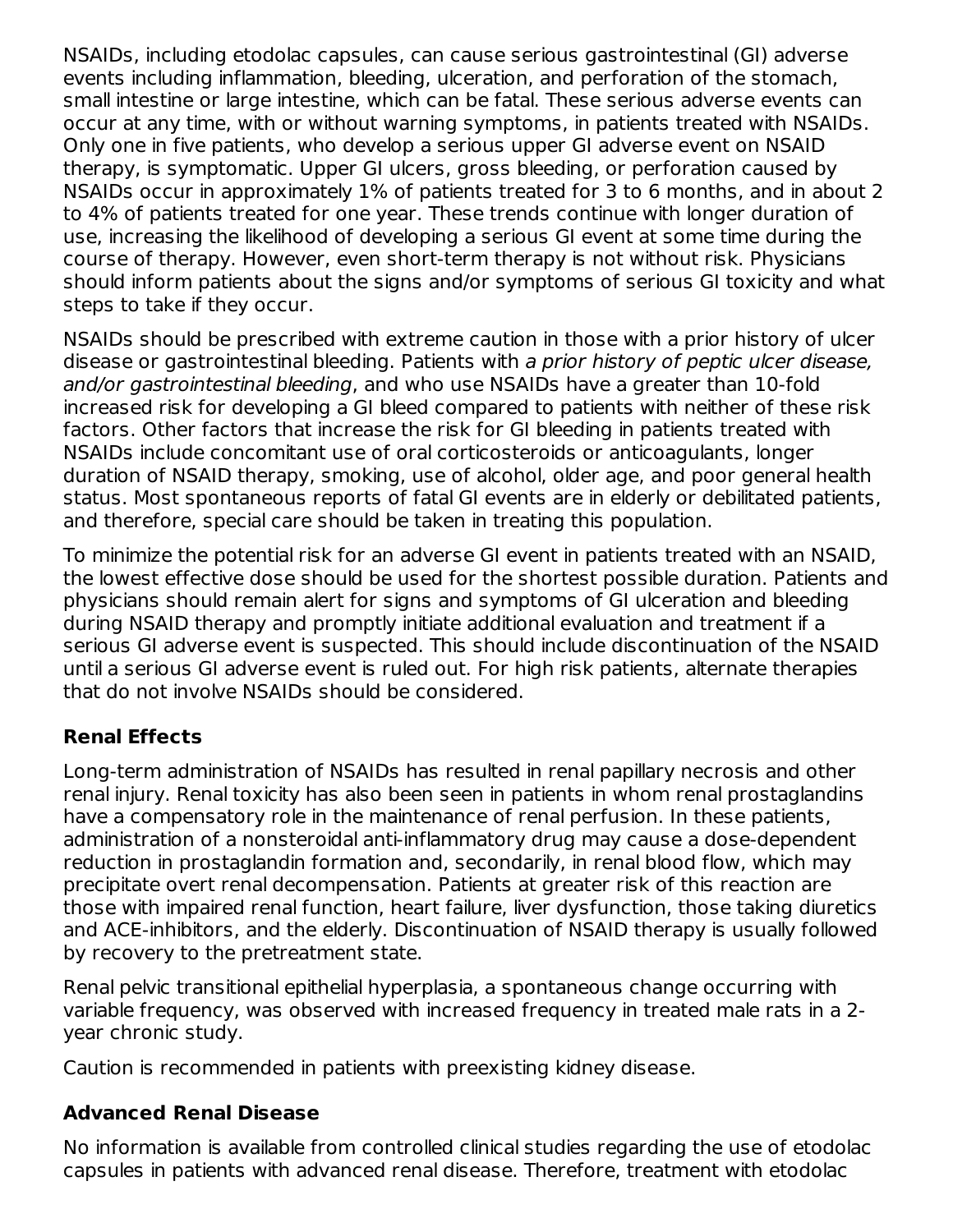capsules is not recommended in these patients with advanced renal disease. If etodolac capsule therapy must be initiated, close monitoring of the patient's renal function is advisable.

## **Anaphylactoid Reactions**

As with other NSAIDs, anaphylactoid reactions may occur in patients without prior exposure to etodolac capsules. Etodolac capsules should not be given to patients with the aspirin triad. This symptom complex typically occurs in asthmatic patients who experience rhinitis with or without nasal polyps, or who exhibit severe, potentially fatal bronchospasm after taking aspirin or other NSAIDs. Fatal reactions have been reported in such patients (see **CONTRAINDICATIONS** and **PRECAUTIONS, General, Preexisting Asthma**). Emergency help should be sought in cases where an anaphylactoid reaction occurs.

# **Skin Reactions**

NSAIDs, including etodolac capsules, can cause serious skin adverse events such as exfoliative dermatitis, Stevens-Johnson Syndrome (SJS), and toxic epidermal necrolysis (TEN), which can be fatal. These serious events may occur without warning. Patients should be informed about the signs and symptoms of serious skin manifestations and use of the drug should be discontinued at the first appearance of skin rash or any other sign of hypersensitivity.

# **Drug Reaction with Eosinophilia and Systemic Symptoms (DRESS)**

Drug Reaction with Eosinophilia and Systemic Symptoms (DRESS) has been reported in patients taking NSAIDs such as etodolac capsules. Some of these events have been fatal or life-threatening. DRESS typically, although not exclusively, presents with fever, rash, lymphadenopathy, and/or facial swelling. Other clinical manifestations may include hepatitis, nephritis, hematological abnormalities, myocarditis, or myositis. Sometimes symptoms of DRESS may resemble an acute viral infection. Eosinophilia is often present. Because this disorder is variable in its presentation, other organ systems not noted here may be involved. It is important to note that early manifestations of hypersensitivity, such as fever or lymphadenopathy, may be present even though rash is not evident. If such signs or symptoms are present, discontinue etodolac capsules and evaluate the patient immediately.

# **Fetal Toxicity**

# Premature Closure of Fetal Ductus Arteriosus

Avoid use of NSAIDs, including etodolac capsules, in pregnant women at about 30 weeks gestation and later. NSAIDs including etodolac capsules, increase the risk of premature closure of the fetal ductus arteriosus at approximately this gestational age.

# Oligohydramnios/Neonatal Renal Impairment

Use of NSAIDs, including etodolac capsules, at about 20 weeks gestation or later in pregnancy may cause fetal renal dysfunction leading to oligohydramnios and, in some cases, neonatal renal impairment. These adverse outcomes are seen, on average, after days to weeks of treatment, although oligohydramnios has been infrequently reported as soon as 48 hours after NSAID initiation. Oligohydramnios is often, but not always, reversible with treatment discontinuation. Complications of prolonged oligohydramnios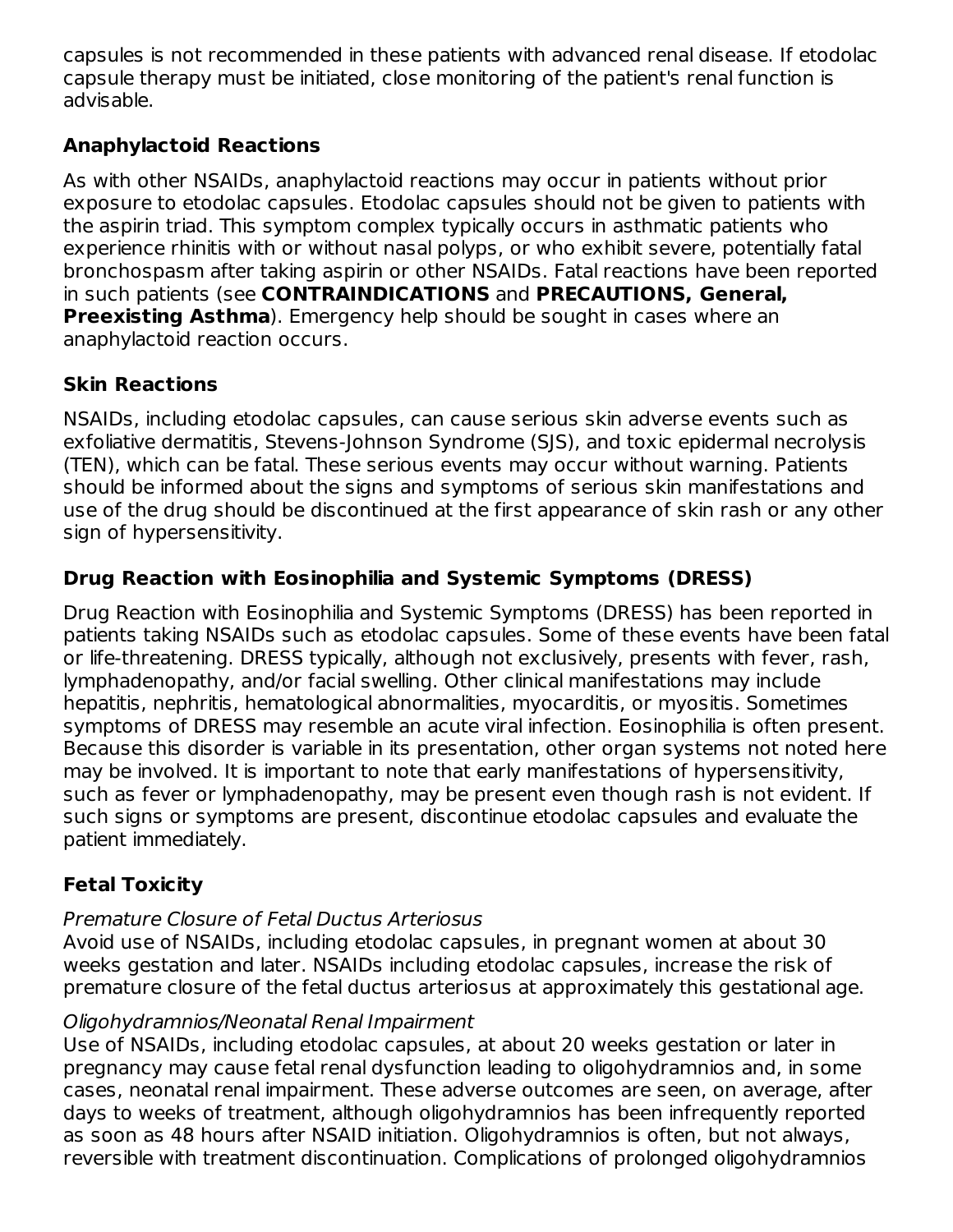may, for example, include limb contractures and delayed lung maturation. In some postmarketing cases of impaired neonatal renal function, invasive procedures such as exchange transfusion or dialysis were required.

If NSAID treatment is necessary between about 20 weeks and 30 weeks gestation, limit etodolac capsules use to the lowest effective dose and shortest duration possible. Consider ultrasound monitoring of amniotic fluid if etodolac capsules treatment extends beyond 48 hours. Discontinue etodolac capsules if oligohydramnios occurs and follow up according to clinical practice (see **PRECAUTIONS, Pregnancy**).

## **PRECAUTIONS**

#### **General**

Etodolac capsules cannot be expected to substitute for corticosteroids or to treat corticosteroid insufficiency. Abrupt discontinuation of corticosteroids may lead to disease exacerbation. Patients on prolonged corticosteroid therapy should have their therapy tapered slowly if a decision is made to discontinue corticosteroids.

The pharmacological activity of etodolac capsules in reducing fever and inflammation may diminish the utility of these diagnostic signs in detecting complications of presumed noninfectious, painful conditions.

### **Hepatic Effects**

Borderline elevations of one or more liver tests may occur in up to 15% of patients taking NSAIDs including etodolac capsules. These laboratory abnormalities may progress, may remain unchanged, or may be transient with continuing therapy. Notable elevations of ALT or AST (approximately three or more times the upper limit of normal) have been reported in approximately 1% of patients in clinical trials with NSAIDs. In addition, rare cases of severe hepatic reactions, including jaundice and fatal fulminant hepatitis, liver necrosis and hepatic failure, some of them with fatal outcomes, have been reported.

A patient with symptoms and/or signs suggesting liver dysfunction, or in whom an abnormal liver test has occurred, should be evaluated for evidence of the development of a more severe hepatic reaction while on therapy with etodolac capsules. If clinical signs and symptoms consistent with liver disease develop, or if systemic manifestations occur (e.g., eosinophilia, rash, etc.), etodolac capsules should be discontinued.

#### **Hematological Effects**

Anemia is sometimes seen in patients receiving NSAIDs, including etodolac capsules. This may be due to fluid retention, occult or gross GI blood loss, or an incompletely described effect upon erythropoiesis. Patients on long-term treatment with NSAIDs, including etodolac capsules, should have their hemoglobin or hematocrit checked if they exhibit any signs or symptoms of anemia.

NSAIDs inhibit platelet aggregation and have been shown to prolong bleeding time in some patients. Unlike aspirin, their effect on platelet function is quantitatively less, of shorter duration, and reversible. Patients receiving etodolac capsules, who may be adversely affected by alterations in platelet function, such as those with coagulation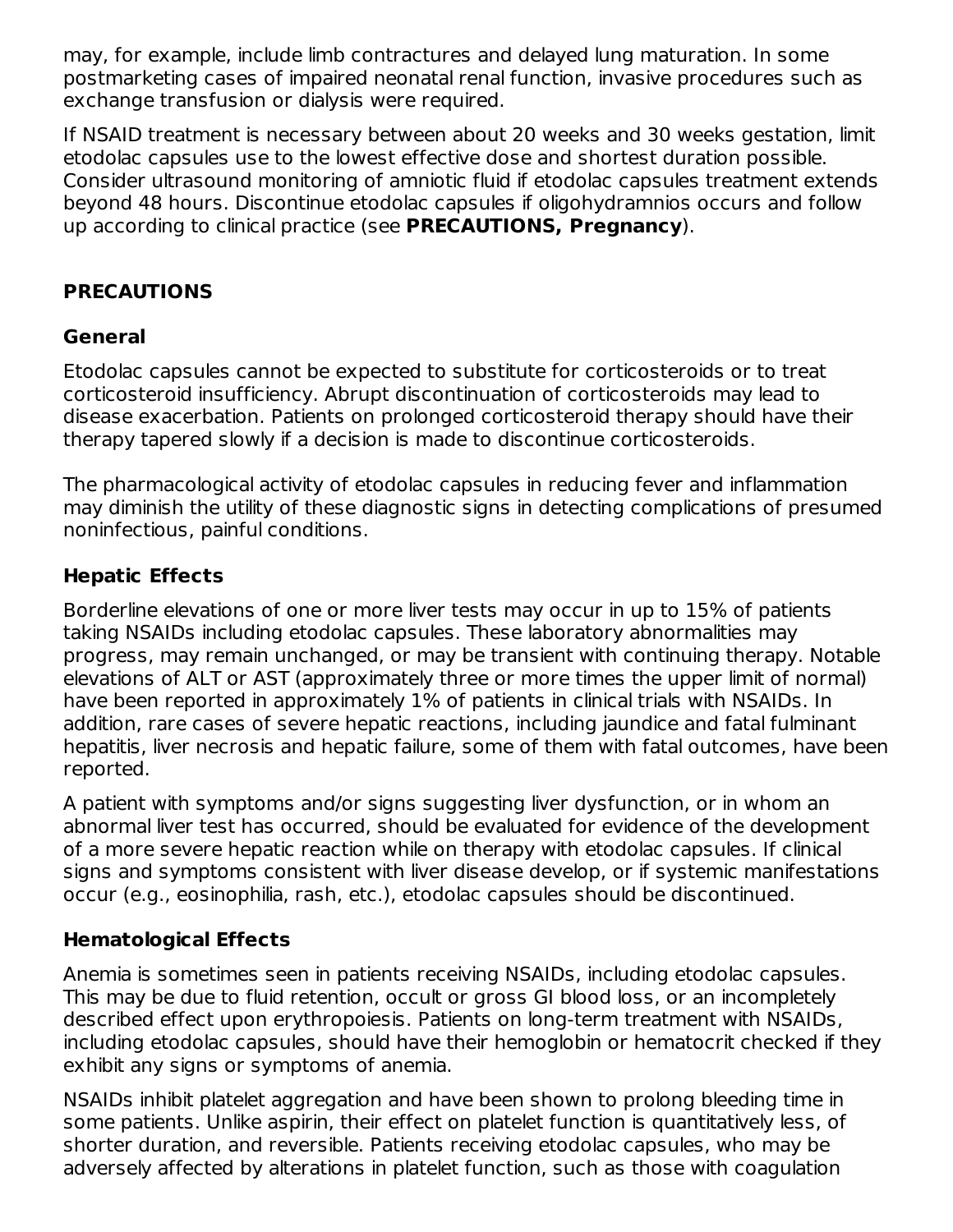disorders or patients receiving anticoagulants, should be carefully monitored.

# **Preexisting Asthma**

Patients with asthma may have aspirin-sensitive asthma. The use of aspirin in patients with aspirin-sensitive asthma has been associated with severe bronchospasm which can be fatal. Since cross reactivity, including bronchospasm, between aspirin and other nonsteroidal anti-inflammatory drugs has been reported in such aspirin-sensitive patients, etodolac capsules should not be administered to patients with this form of aspirin sensitivity and should be used with caution in all patients with preexisting asthma.

## **Information for Patients**

**Patients should be informed of the following information before initiating therapy with an NSAID and periodically during the course of ongoing therapy. Patients should also be encouraged to read the NSAID Medication Guide that accompanies each prescription dispensed.**

- 1. **Cardiovascular Thrombotic Events:** Advise patients to be alert for the symptoms of cardiovascular thrombotic events, including chest pain, shortness of breath, weakness, or slurring of speech, and to report any of these symptoms to their health care provider immediately (see **WARNINGS, Cardiovascular Effects**).
- 2. Etodolac capsules, like other NSAIDs, can cause GI discomfort and, rarely, serious GI side effects, such as ulcers and bleeding, which may result in hospitalization and even death. Although serious GI tract ulcerations and bleeding can occur without warning symptoms, patients should be alert for the signs and symptoms of ulcerations and bleeding, and should ask for medical advice when observing any indicative sign or symptom including epigastric pain, dyspepsia, melena, and hematemesis. Patients should be apprised of the importance of this follow-up (see **WARNINGS, Gastrointestinal Effects - Risk of Ulceration, Bleeding, and Perforation**).
- 3. **Serious Skin Reactions, including DRESS:** Advise patients to stop taking etodolac capsules immediately if they develop any type of rash or fever and to contact their healthcare provider as soon as possible (see **WARNINGS**).
- 4. **Heart Failure and Edema:** Advise patients to be alert for the symptoms of congestive heart failure including shortness of breath, unexplained weight gain, or edema and to contact their healthcare provider if such symptoms occur (see **WARNINGS, Cardiovascular Effects**).
- 5. Patients should be informed of the warning signs and symptoms of hepatotoxicity (e.g., nausea, fatigue, lethargy, pruritus, jaundice, right upper quadrant tenderness, and "flu-like" symptoms). If these occur, patients should be instructed to stop therapy and seek immediate medical therapy.
- 6. Patients should be informed of the signs of an anaphylactoid reaction (e.g. difficulty breathing, swelling of the face or throat). If these occur, patients should be instructed to seek immediate emergency help (see **WARNINGS, Anaphylactoid Reactions**).
- 7. **Fetal Toxicity:** Inform pregnant women to avoid use of etodolac capsules and other NSAIDs starting at 30 weeks gestation because of the risk of the premature closing of the fetal ductus arteriosus. If treatment with etodolac capsules is needed for a pregnant woman between about 20 to 30 weeks gestation, advise her that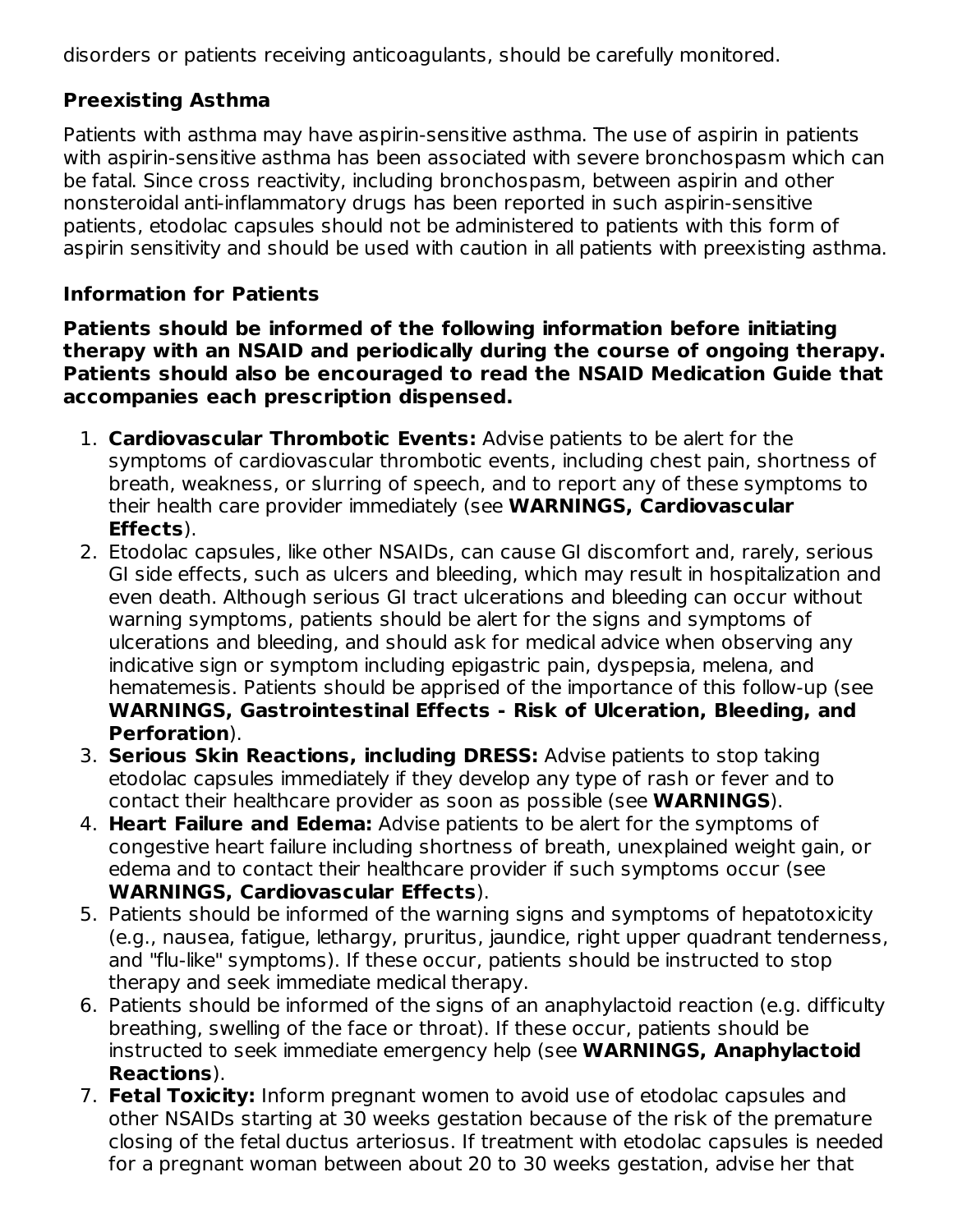she may need to be monitored for oligohydramnios, if treatment continues for longer than 48 hours (see **WARNINGS, Fetal Toxicity** and **PRECAUTIONS, Pregnancy**).

## **Laboratory Tests**

Because serious GI tract ulcerations and bleeding can occur without warning symptoms, physicians should monitor for signs or symptoms of GI bleeding. Patients on long-term treatment with NSAIDs should have their CBC and a chemistry profile checked periodically for signs or symptoms of anemia. Appropriate measures should be taken in case such signs of anemia occur. If clinical signs and symptoms consistent with liver or renal disease develop, systemic manifestations occur (e.g., eosinophilia, rash, etc.) or if abnormal liver tests persist or worsen, etodolac capsules should be discontinued.

# **Drug Interactions**

### ACE-inhibitors

Reports suggest that NSAIDs may diminish the antihypertensive effect of ACE-inhibitors. This interaction should be given consideration in patients taking NSAIDs concomitantly with ACE-inhibitors (see **WARNINGS**).

### Antacids

The concomitant administration of antacids has no apparent effect on the extent of absorption of etodolac. However, antacids can decrease the peak concentration reached by 15% to 20% but have no detectable effect on the time-to-peak.

#### Aspirin

When etodolac is administered with aspirin, its protein binding is reduced, although the clearance of free etodolac is not altered. The clinical significance of this interaction is not known; however, as with other NSAIDs, concomitant administration of etodolac capsules and aspirin is not generally recommended because of the potential of increased adverse effects.

### Cyclosporine, Digoxin, Methotrexate

Etodolac, like other NSAIDs, through effects on renal prostaglandins, may cause changes in the elimination of these drugs leading to elevated serum levels of cyclosporine, digoxin, methotrexate, and increased toxicity. Nephrotoxicity associated with cyclosporine may also be enhanced. Patients receiving these drugs who are given etodolac, or any other NSAID, and particularly those patients with altered renal function, should be observed for the development of the specific toxicities of these drugs. NSAIDs, such as etodolac, should not be administered prior to or concomitantly with high doses of methotrexate. NSAIDs have been reported to competitively inhibit methotrexate accumulation in rabbit kidney slices. This may indicate that they could enhance the toxicity of methotrexate. In general, caution should be used when NSAIDs are administered concomitantly with methotrexate.

### **Diuretics**

Etodolac has no apparent pharmacokinetic interaction when administered with furosemide or hydrochlorothiazide. Nevertheless, clinical studies, as well as postmarketing observations have shown that etodolac can reduce the natriuretic effect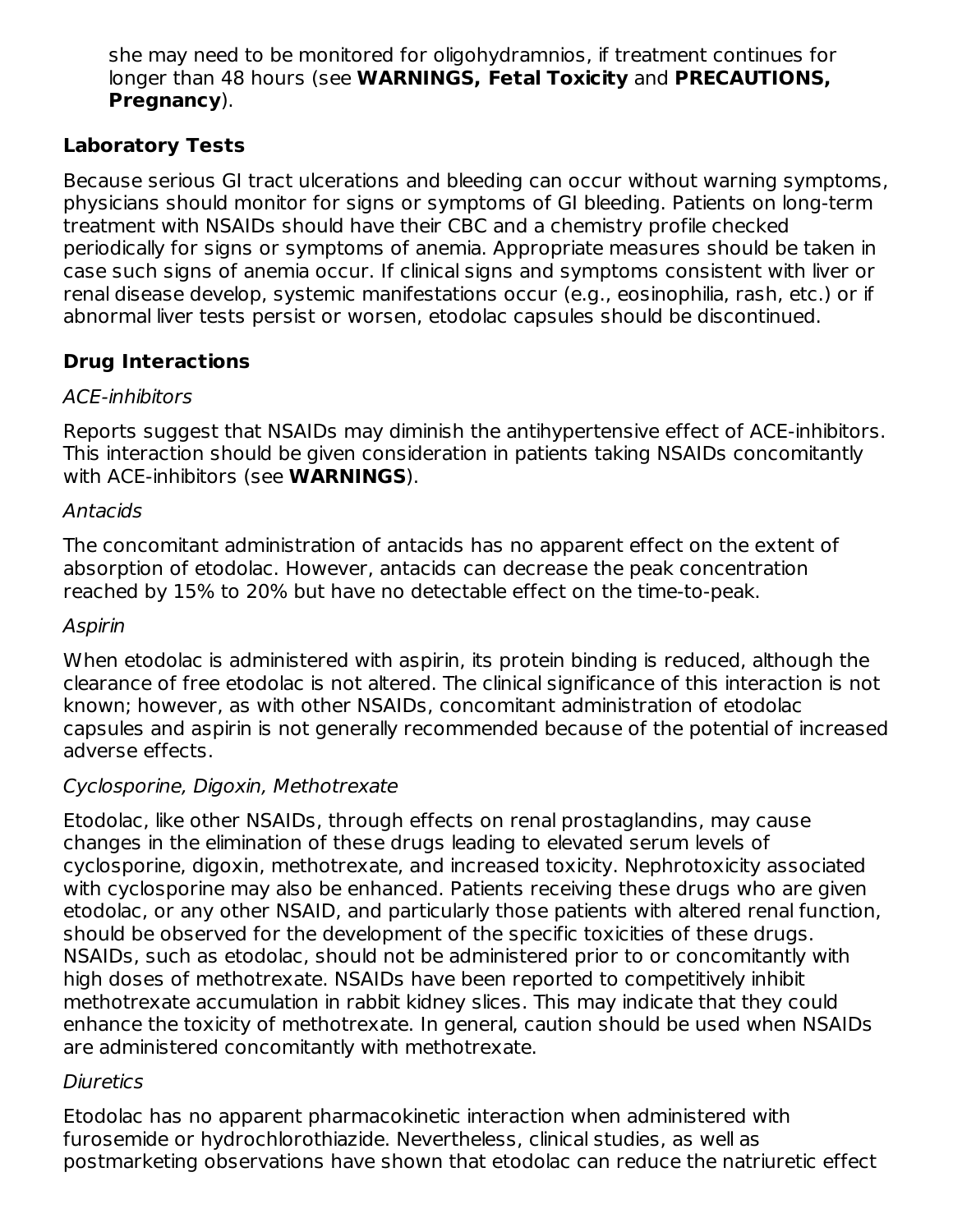of furosemide and thiazides in some patients with possible loss of blood pressure control. This response has been attributed to inhibition of renal prostaglandin synthesis. During concomitant therapy with NSAIDs, the patient should be observed closely for signs of renal insufficiency or failure (see **WARNINGS, Renal Effects**), as well as to assure diuretic efficacy.

### **Glyburide**

Etodolac has no apparent pharmacokinetic interaction when administered with glyburide.

## Lithium

NSAIDs have produced an elevation of plasma lithium levels and a reduction in renal lithium clearance. The mean minimum lithium concentration increased 15% and the renal clearance was decreased by approximately 20%. These effects have been attributed to inhibition of renal prostaglandin synthesis by the NSAID. Thus, when NSAIDs and lithium are administered concurrently, subjects should be observed carefully for signs of lithium toxicity. Careful monitoring of lithium levels is advised in the event NSAID dosage adjustments are required.

## Phenylbutazone

Phenylbutazone causes increase (by about 80%) in the free fraction of etodolac. Although *in vivo* studies have not been done to see if etodolac clearance is changed by coadministration of phenylbutazone, it is not recommended that they be coadministered.

### Phenytoin

Etodolac has no apparent pharmacokinetic interaction when administered with phenytoin.

### **Warfarin**

The effects of warfarin and NSAIDs on GI bleeding are synergistic, such that users of both drugs together have a risk of serious GI bleeding higher than that of users of either drug alone. Short-term pharmacokinetic studies have demonstrated that concomitant administration of warfarin and etodolac results in reduced protein binding of warfarin, but there was no change in the clearance of free warfarin. There was no significant difference in the pharmacodynamic effect of warfarin administered alone and warfarin administered with etodolac as measured by prothrombin time. Thus, concomitant therapy with warfarin and etodolac should not require dosage adjustment of either drug. However, caution should be exercised because there have been a few spontaneous reports of prolonged prothrombin times, with or without bleeding, in etodolac-treated patients receiving concomitant warfarin therapy. Close monitoring of such patients is therefore recommended.

# **Drug/Laboratory Test Interactions**

The urine of patients who take etodolac can give a false-positive reaction for urinary bilirubin (urobilin) due to the presence of phenolic metabolites of etodolac. Diagnostic dip-stick methodology, used to detect ketone bodies in urine, has resulted in falsepositive findings in some patients treated with etodolac. Generally, this phenomenon has not been associated with other clinically significant events. No dose relationship has been observed.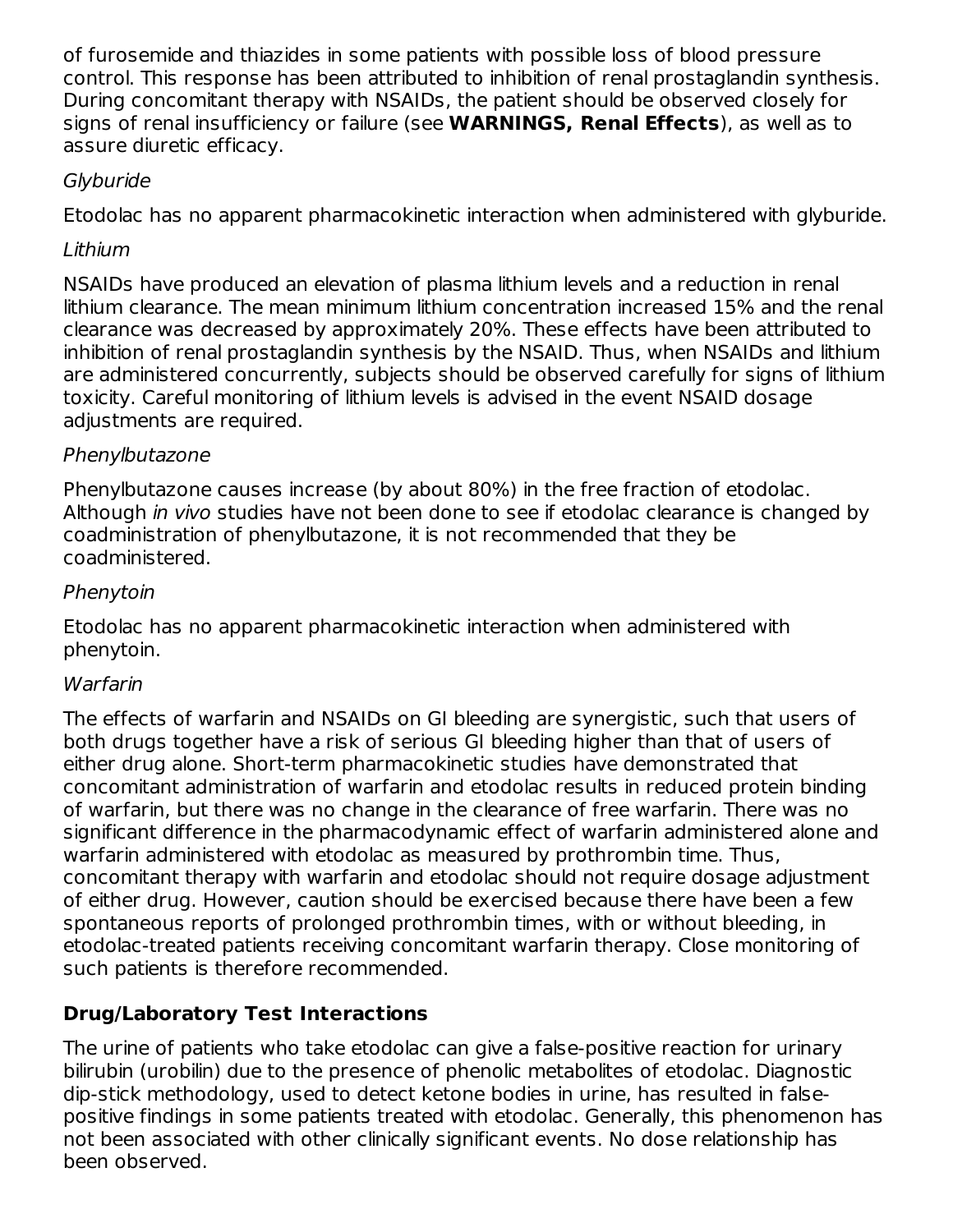Etodolac treatment is associated with a small decrease in serum uric acid levels. In clinical trials, mean decreases of 1 to 2 mg/dL were observed in arthritic patients receiving etodolac (600 to 1000 mg/day) after 4 weeks of therapy. These levels then remained stable for up to 1 year of therapy.

#### **Carcinogenesis, Mutagenesis, Impairment of Fertility**

No carcinogenic effect of etodolac was observed in mice or rats receiving oral doses of 15 mg/kg/day (45 to 89 mg/m<sup>2</sup>, respectively) or less for periods of 2 years or 18 months, respectively. Etodolac was not mutagenic in *in vitro* tests performed with S. typhimurium and mouse lymphoma cells as well as in an in vivo mouse micronucleus test. However, data from the *in vitro* human peripheral lymphocyte test showed an increase in the number of gaps (3.0 to 5.3% unstained regions in the chromatid without dislocation) among the etodolac-treated cultures (50 to 200 µg/mL) compared to negative controls (2.0%); no other difference was noted between the controls and drugtreated groups. Etodolac showed no impairment of fertility in male and female rats up to oral doses of 16 mg/kg (94 mg/m<sup>2</sup>). However, reduced implantation of fertilized eggs occurred in the 8 mg/kg group.

### **Pregnancy**

#### Risk Summary

Use of NSAIDs, including etodolac capsules, can cause premature closure of the fetal ductus arteriosus and fetal renal dysfunction leading to oligohydramnios and, in some cases, neonatal renal impairment. Because of these risks, limit dose and duration of etodolac capsules use between about 20 and 30 weeks of gestation, and avoid etodolac capsules use at about 30 weeks of gestation and later in pregnancy (see **WARNINGS, Fetal Toxicity**).

#### Premature Closure of Fetal Ductus Arteriosus

Use of NSAIDs, including etodolac capsules, at about 30 weeks gestation or later in pregnancy increases the risk of premature closure of the fetal ductus arteriosus.

#### Oligohydramnios/Neonatal Renal Impairment

Use of NSAIDs at about 20 weeks gestation or later in pregnancy has been associated with cases of fetal renal dysfunction leading to oligohydramnios, and in some cases, neonatal renal impairment.

Data from observational studies regarding other potential embryofetal risks of NSAID use in women in the first or second trimesters of pregnancy are inconclusive. Based on animal data, prostaglandins have been shown to have an important role in endometrial vascular permeability, blastocyst implantation, and decidualization. In animal studies, administration of prostaglandin synthesis inhibitors such as etodolac, resulted in increased pre- and post-implantation loss. Prostaglandins also have been shown to have an important role in fetal kidney development. In published animal studies, prostaglandin synthesis inhibitors have been reported to impair kidney development when administered at clinically relevant doses.

The estimated background risk of major birth defects and miscarriage for the indicated population(s) is unknown. All pregnancies have a background risk of birth defect, loss, or other adverse outcomes. In the U.S. general population, the estimated background risk of major birth defects and miscarriage in clinically recognized pregnancies is 2-4%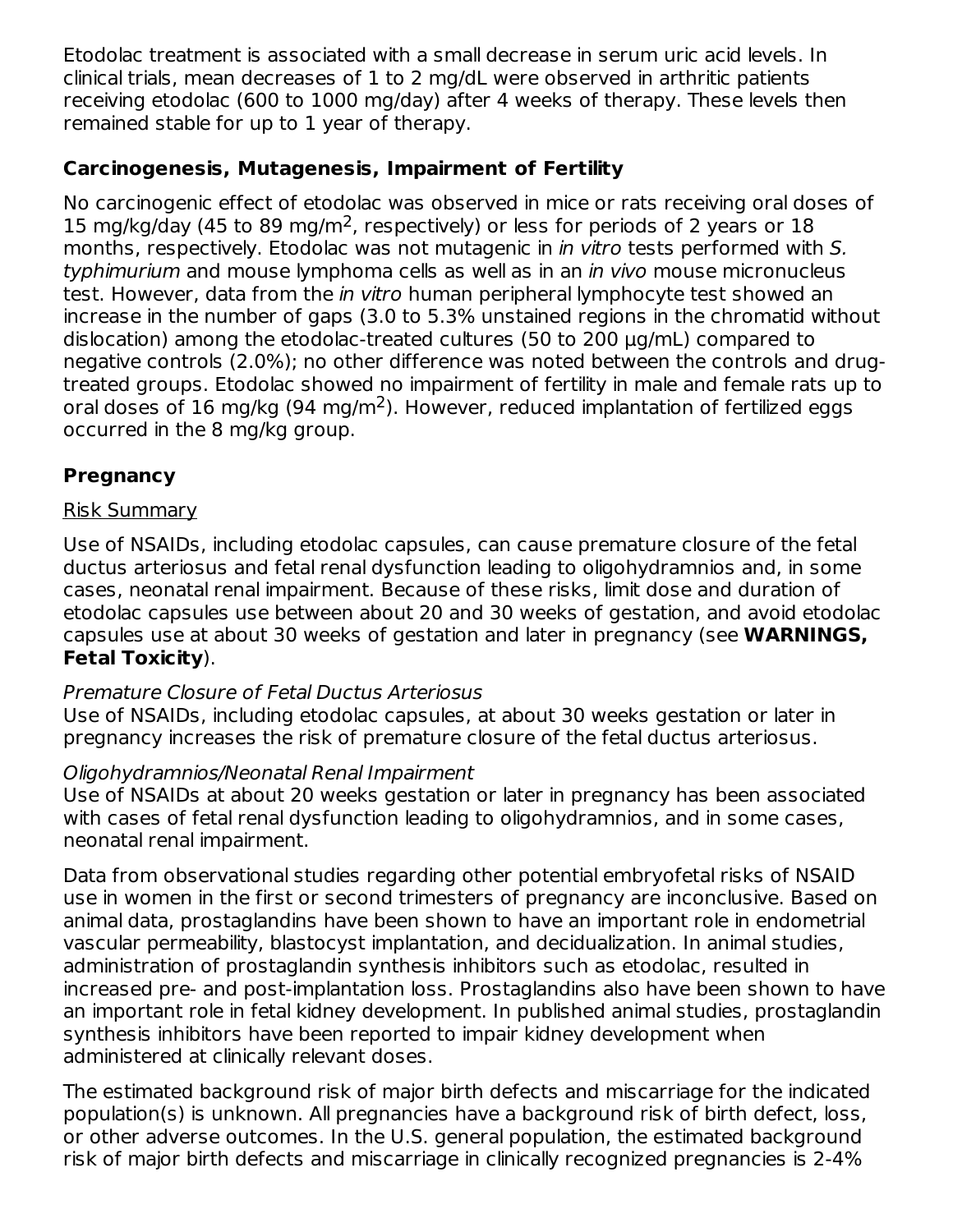#### Clinical Considerations

## Fetal/Neonatal Adverse Reactions

Premature Closure of Fetal Ductus Arteriosus

Avoid use of NSAIDs in women at about 30 weeks gestation and later in pregnancy, because NSAIDs, including etodolac capsules, can cause premature closure of the fetal ductus arteriosus (see **WARNINGS, Fetal Toxicity**).

#### Oligohydramnios/Neonatal Renal Impairment

If an NSAID is necessary at about 20 weeks gestation or later in pregnancy, limit the use to the lowest effective dose and shortest duration possible. If etodolac capsules treatment extends beyond 48 hours, consider monitoring with ultrasound for oligohydramnios. If oligohydramnios occurs, discontinue etodolac capsules and follow up according to clinical practice (see **WARNINGS, Fetal Toxicity**).

### Data

#### Human Data

#### Premature Closure of Fetal Ductus Arteriosus

Published literature reports that the use of NSAIDs at about 30 weeks of gestation and later in pregnancy may cause premature closure of the fetal ductus arteriosus.

#### Oligohydramnios/Neonatal Renal Impairment

Published studies and postmarketing reports describe maternal NSAID use at about 20 weeks gestation or later in pregnancy associated with fetal renal dysfunction leading to oligohydramnios, and in some cases, neonatal renal impairment. These adverse outcomes are seen, on average, after days to weeks of treatment, although oligohydramnios has been infrequently reported as soon as 48 hours after NSAID initiation. In many cases, but not all, the decrease in amniotic fluid was transient and reversible with cessation of the drug. There have been a limited number of case reports of maternal NSAID use and neonatal renal dysfunction without oligohydramnios, some of which were irreversible. Some cases of neonatal renal dysfunction required treatment with invasive procedures, such as exchange transfusion or dialysis.

Methodological limitations of these postmarketing studies and reports include lack of a control group; limited information regarding dose, duration, and timing of drug exposure; and concomitant use of other medications. These limitations preclude establishing a reliable estimate of the risk of adverse fetal and neonatal outcomes with maternal NSAID use. Because the published safety data on neonatal outcomes involved mostly preterm infants, the generalizability of certain reported risks to the full-term infant exposed to NSAIDs through maternal use is uncertain.

#### Animal Data

In teratology studies, isolated occurrences of alterations in limb development were found and included polydactyly, oligodactyly, syndactyly, and unossified phalanges in rats and oligodactyly and synostosis of metatarsals in rabbits. These were observed at dose levels (2 to 14 mg/kg/day) close to human clinical doses. However, the frequency and the dosage group distribution of these findings in initial or repeated studies did not establish a clear drug or dose-response relationship.

### **Labor and Delivery**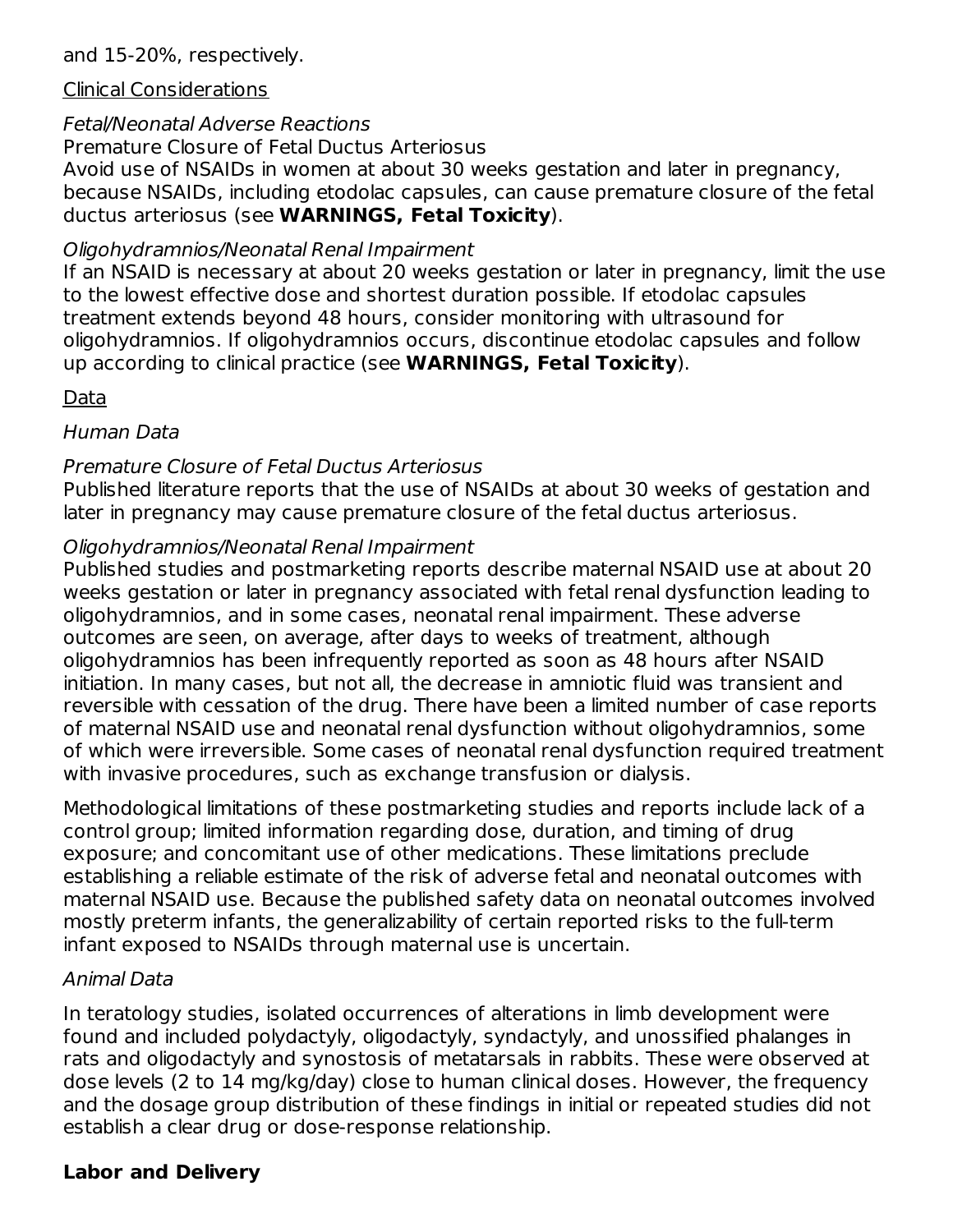In rat studies with NSAIDs, as with other drugs known to inhibit prostaglandin synthesis, an increased incidence of dystocia, delayed parturition, and decreased pup survival occurred. The effects of etodolac on labor and delivery in pregnant women are unknown.

### **Nursing Mothers**

Trace amounts of some NSAIDs have been reported in human milk. It is not known whether etodolac is excreted in human milk. Because many drugs are excreted in human milk and because of the potential for serious adverse reactions in nursing infants from etodolac, a decision should be made whether to discontinue nursing or to discontinue the drug taking into account the importance of the drug to the mother.

### **Pediatric Use**

Safety and effectiveness in pediatric patients below the age of 18 years have not been established.

#### **Geriatric Use**

As with any NSAID, caution should be exercised in treating the elderly (65 years and older) and when increasing the dose (see **WARNINGS**).

In etodolac clinical studies, no overall differences in safety or effectiveness were observed between these patients and younger patients. In pharmacokinetic studies, age was shown not to have any effect on etodolac half-life or protein binding, and there was no change in expected drug accumulation. Therefore, no dosage adjustment is generally necessary in the elderly on the basis of pharmacokinetics (see **CLINICAL PHARMACOLOGY, Special Populations**).

Elderly patients may be more sensitive to the antiprostaglandin effects of NSAIDs (on the gastrointestinal tract and kidneys) than younger patients (see **WARNINGS**). In particular, elderly or debilitated patients who receive NSAID therapy seem to tolerate gastrointestinal ulceration or bleeding less well than other individuals, and most spontaneous reports of fatal GI events are in this population.

Etodolac is eliminated primarily by the kidney. Because elderly patients are more likely to have decreased renal function, care should be taken in dose selection, and it may be useful to monitor renal function (see **WARNINGS, Renal Effects**).

# **ADVERSE REACTIONS**

In patients taking etodolac or other NSAIDs, the most frequently reported adverse experiences occurring in approximately 1 to 10% of patients are:

**Gastrointestinal experiences including:** abdominal pain, constipation, diarrhea, dyspepsia, flatulence, gross bleeding/perforation, heartburn, nausea, GI ulcers (gastric/duodenal), vomiting.

**Other events including:** abnormal renal function, anemia, dizziness, edema, elevated liver enzymes, headaches, increased bleeding time, pruritis, rashes, tinnitus.

Adverse-reaction information for etodolac was derived from 2,629 arthritic patients treated with etodolac capsules in double-blind and open-label clinical trials of 4 to 320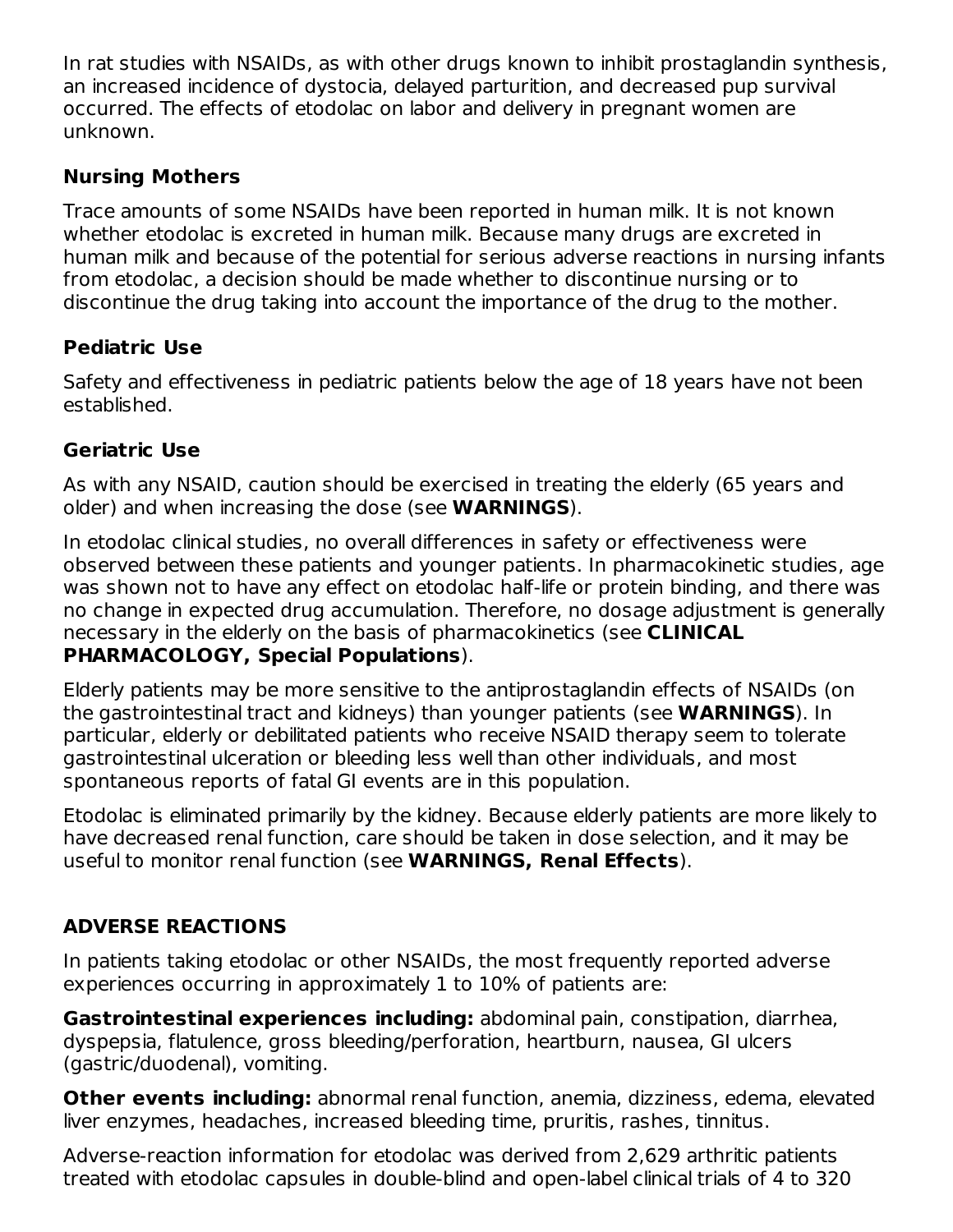treated with etodolac capsules in double-blind and open-label clinical trials of 4 to 320 weeks in duration and worldwide postmarketing surveillance studies. In clinical trials, most adverse reactions were mild and transient. The discontinuation rate in controlled clinical trials, because of adverse events, was up to 10% for patients treated with etodolac.

New patient complaints (with an incidence greater than or equal to 1%) are listed below by body system. The incidences were determined from clinical trials involving 465 patients with osteoarthritis treated with 300 to 500 mg of etodolac b.i.d. (i.e., 600 to 1000 mg/day).

#### **Incidence Greater Than or Equal to 1% - Probably Causally Related**

Body as a whole - Chills and fever.

Digestive system - Dyspepsia (10%), abdominal pain<sup>\*</sup>, diarrhea<sup>\*</sup>, flatulence<sup>\*</sup>, nausea<sup>\*</sup>, abdominal distension, epigastric pain, abnormal stools, constipation, gastritis, melena, vomiting.

Nervous system - Asthenia/malaise<sup>\*</sup>, dizziness<sup>\*</sup>, depression, nervousness, fatigue.

Skin and appendages - Pruritus, rash.

Special senses - Blurred vision, tinnitus.

Urogenital system - Dysuria, urinary frequency.

Musculoskeletal - Arthralgia.

Drug-related patient complaints occurring in 3 to 9% of patients treated with etodolac. \*

Drug-related patient complaints occurring in fewer than 3%, but more than 1%, are unmarked.

# **Incidence Less Than 1% - Probably Causally Related**

(Adverse reactions reported only in worldwide postmarketing experience, not seen in clinical trials, are considered rarer and are italicized.)

Body as a whole - Allergic reaction, anaphylactic/anaphylactoid reactions (including shock).

Cardiovascular system - Hypertension, congestive heart failure, flushing, palpitations, syncope, vasculitis (including necrotizing and allergic).

Digestive system - Thirst, dry mouth, ulcerative stomatitis, anorexia, eructation, elevated liver enzymes, cholestatic hepatitis, hepatitis, cholestatic jaundice, duodenitis, jaundice, hepatic failure, liver necrosis, peptic ulcer with or without bleeding and/or perforation, intestinal ulceration, pancreatitis.

Hemic and lymphatic system - Ecchymosis, anemia, thrombocytopenia, bleeding time increased, agranulocytosis, hemolytic anemia, aplastic anemia, leukopenia, neutropenia, pancytopenia.

Metabolic and nutritional - Edema, serum creatinine increase, hyperglycemia in previously controlled diabetic patients.

Nervous system - Insomnia, somnolence.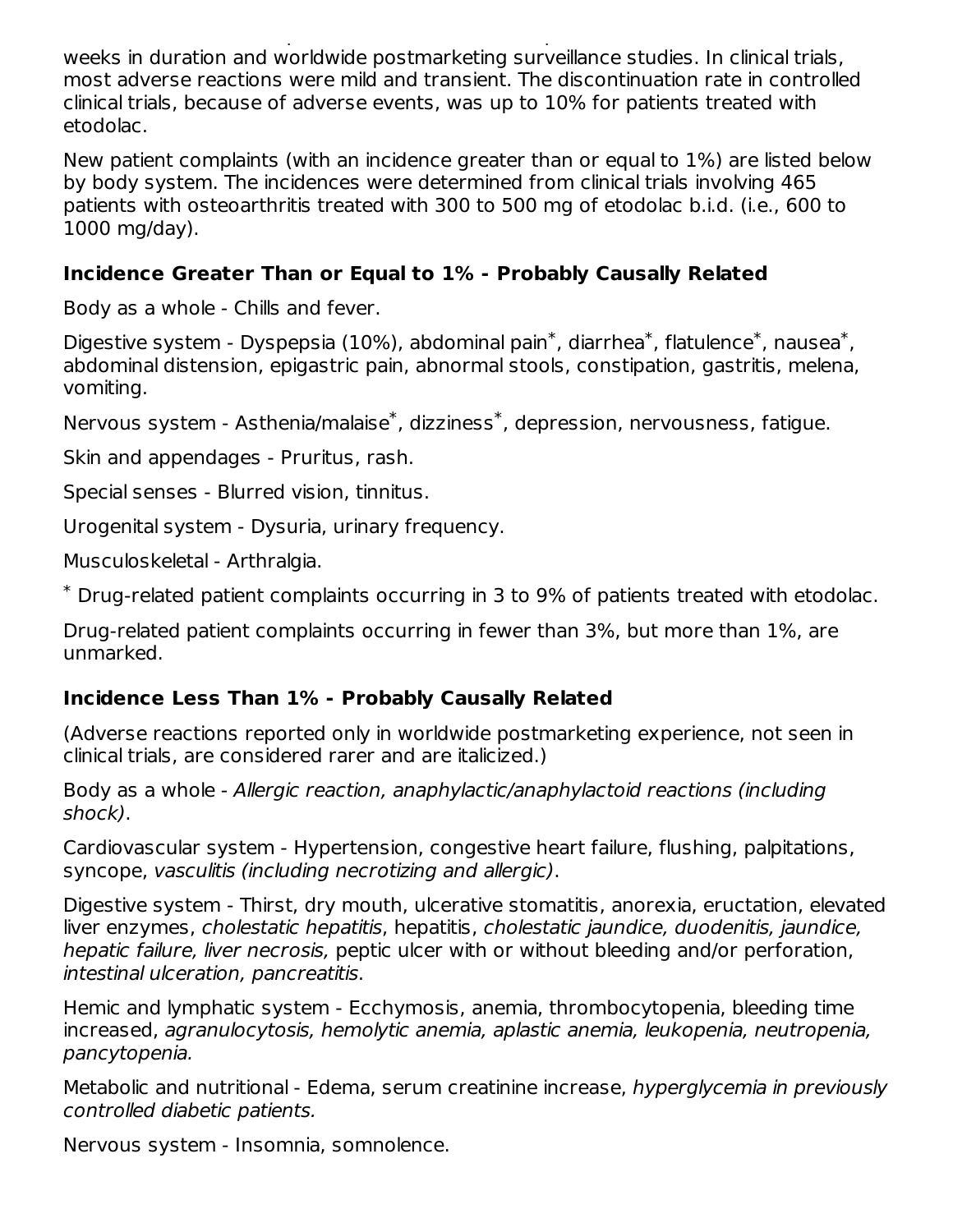Respiratory system - Asthma, pulmonary infiltration with eosinophilia.

Skin and appendages - Angioedema, sweating, urticaria, exfoliative dermatitis, vesiculobullous rash, cutaneous vasculitis with purpura, Stevens-Johnson Syndrome, toxic epidermal necrolysis, leukocytoclastic vasculitis, hyperpigmentation, erythema multiforme.

Special senses - Photophobia, transient visual disturbances.

Urogenital system - Elevated BUN, renal failure, renal insufficiency, renal papillary necrosis.

#### **Incidence Less Than 1% - Causal Relationship Unknown**

(Medical events occurring under circumstances where causal relationship to etodolac is uncertain. These reactions are listed as alerting information for physicians.)

Body as a whole - Infection, headache.

Cardiovascular system - Arrhythmias, myocardial infarction, cerebrovascular accident.

Digestive system - Esophagitis with or without stricture or cardiospasm, colitis, GI discomfort, burning sensation, blood in stools, gastralgia, upper abdominal discomfort.

Metabolic and nutritional - Change in weight.

Nervous system - Paresthesia, confusion, irritability.

Respiratory system - Bronchitis, bronchospasm, dyspnea, pharyngitis, rhinitis, sinusitis.

Skin and appendages - Alopecia, maculopapular rash, photosensitivity, skin peeling.

Special senses - Conjunctivitis, deafness, taste perversion, loss of taste.

Urogenital system - Cystitis, hematuria, leukorrhea, renal calculus, interstitial nephritis, uterine bleeding irregularities, renal impairment.

Musculoskeletal - Muscle pain.

### **Additional Adverse Reactions Reported with NSAIDs**

Body as a whole - Sepsis, death.

Cardiovascular system - Tachycardia.

Digestive system - Gastric ulcers, gastritis, gastrointestinal bleeding, glossitis, hematemesis.

Hemic and lymphatic system - Lymphadenopathy.

Nervous system - Anxiety, dream abnormalities, convulsions, coma, hallucinations, meningitis, tremors, vertigo.

Respiratory system - Respiratory depression, pneumonia.

Urogenital system - Oliguria/polyuria, proteinuria.

### **OVERDOSAGE**

Symptoms following acute NSAID overdose are usually limited to lethargy, drowsiness,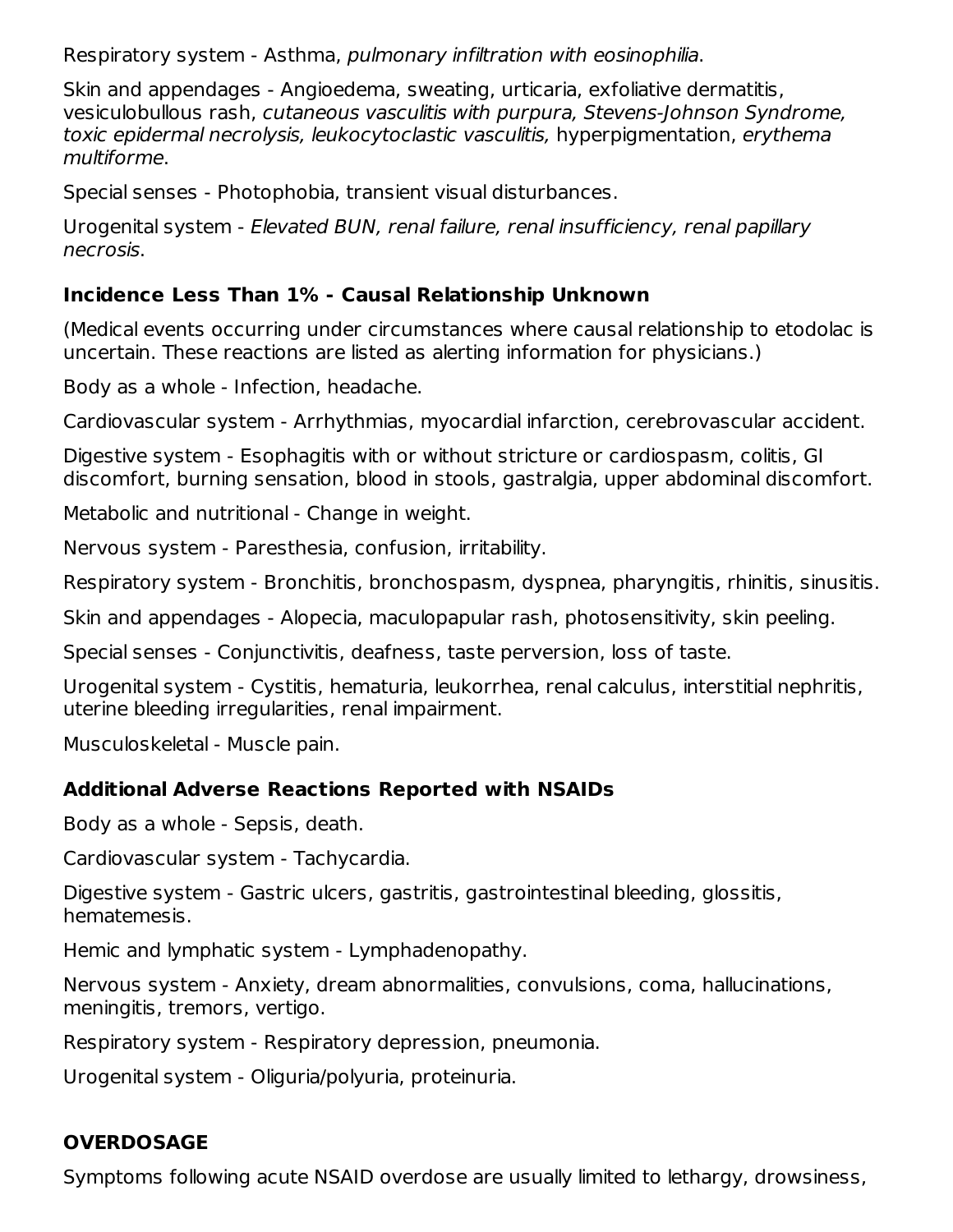nausea, vomiting, and epigastric pain, which are generally reversible with supportive care. Gastrointestinal bleeding can occur and coma has occurred following massive ibuprofen or mefenamic-acid overdose. Hypertension, acute renal failure, and respiratory depression may occur but are rare. Anaphylactoid reactions have been reported with therapeutic ingestion of NSAIDs, and may occur following overdose.

Patients should be managed by symptomatic and supportive care following an NSAID overdose. There are no specific antidotes. Emesis and/or activated charcoal (60 to 100 g in adults, 1 to 2 g/kg in children) and/or osmotic cathartic may be indicated in patients seen within 4 hours of ingestion with symptoms or following a large overdose (5 to 10 times the usual dose). Forced diuresis, alkalinization of the urine, hemodialysis, or hemoperfusion would probably not be useful due to etodolac's high protein binding.

## **DOSAGE AND ADMINISTRATION**

Carefully consider the potential benefits and risks of etodolac capsules and other treatment options before deciding to use etodolac capsules. Use the lowest effective dose for the shortest duration consistent with individual patient treatment goals (see **WARNINGS**).

After observing the response to initial therapy with etodolac capsules, the dose and frequency should be adjusted to suit an individual patient's needs.

Dosage adjustment of etodolac capsules is generally not required in patients with mild to moderate renal impairment. Etodolac should be used with caution in such patients, because, as with other NSAIDs, it may further decrease renal function in some patients with impaired renal function (see **WARNINGS, Renal Effects**).

### **Analgesia**

The recommended total daily dose of etodolac capsules for acute pain is up to 1000 mg, given as 200 to 400 mg every 6 to 8 hours. Doses of etodolac greater than 1000 mg/day have not been adequately evaluated in well-controlled trials.

### **Osteoarthritis and Rheumatoid Arthritis**

The recommended starting dose of etodolac capsules for the management of the signs and symptoms of osteoarthritis or rheumatoid arthritis is: 300 mg b.i.d., t.i.d., or 400 mg b.i.d., or 500 mg b.i.d. A lower dose of 600 mg/day may suffice for long-term administration. Physicians should be aware that doses above 1000 mg/day have not been adequately evaluated in well-controlled clinical trials.

In chronic conditions, a therapeutic response to therapy with etodolac capsules is sometimes seen within one week of therapy, but most often is observed by two weeks. After a satisfactory response has been achieved, the patient's dose should be reviewed and adjusted as required.

### **HOW SUPPLIED**

Etodolac Capsules USP, are available as follows:

200 mg: hard gelatin capsules with an opaque pale red body and an opaque dark red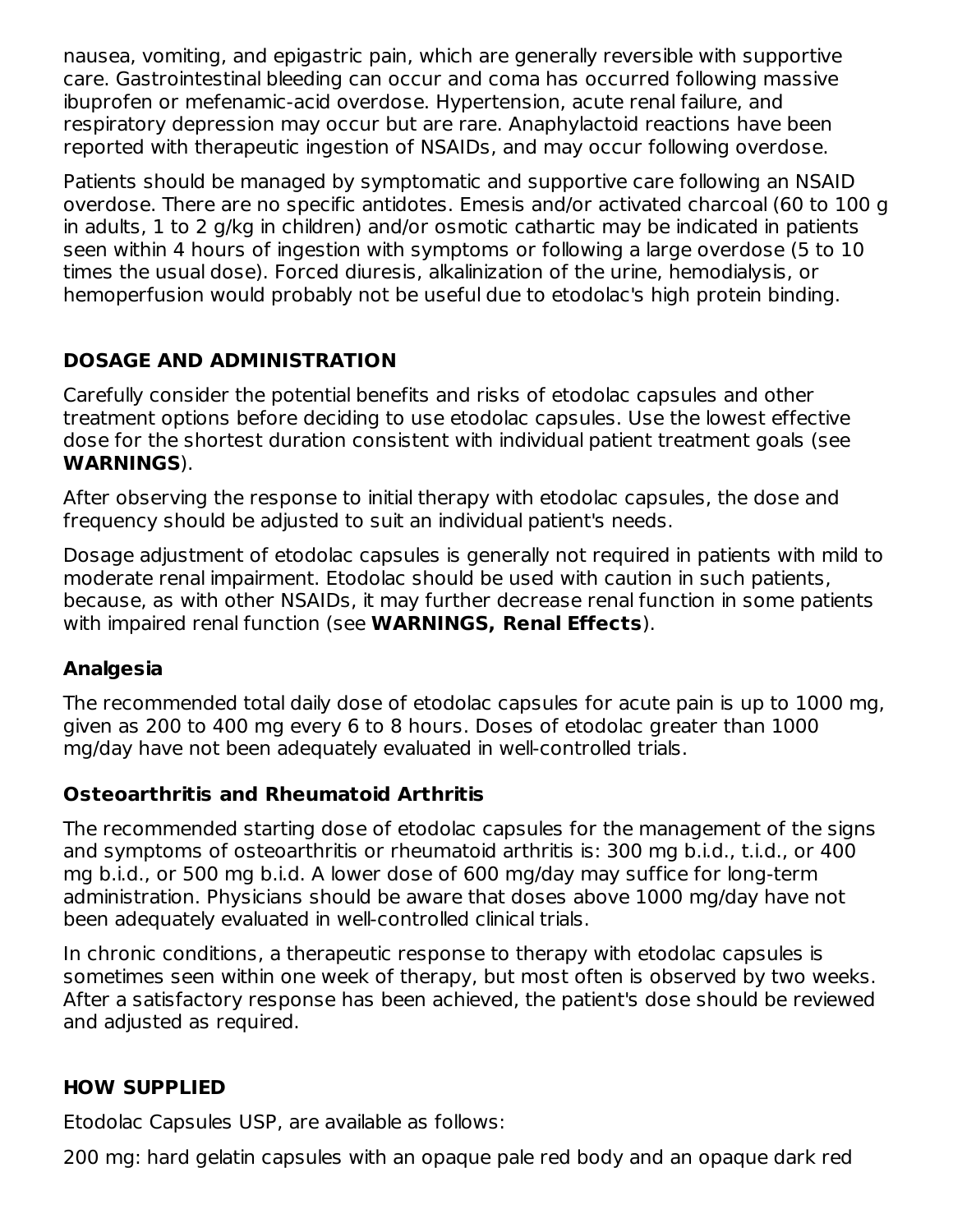cap, imprinted with "ANI" on the cap and "250" on the body in gray ink; available in bottles of 100 (NDC 62559-250-01).

300 mg: hard gelatin capsules with an opaque dark red body and cap, imprinted with "ANI" on the cap and "251" on the body in gray ink; available in bottles of 100 (NDC 62559-251-01).

Store at 20° to 25°C (68° to 77°F) [see USP Controlled Room Temperature], protected from moisture.

Dispense in a tight, light-resistant container as defined in the USP, with a child-resistant closure (as required). Keep container tightly closed.

Manufactured by: ANI Pharmaceuticals, Inc. Baudette, MN 56623



9687 Rev 03/21

#### **Medication Guide for Nonsteroidal Anti-Inflammatory Drugs (NSAIDs)**

**What is the most important information I should know about medicines called Nonsteroidal Anti-Inflammatory Drugs (NSAIDs)?**

**NSAIDs can cause serious side effects, including:**

- **Increased risk of a heart attack or stroke that can lead to death.** This risk may happen early in treatment and may increase:
	- o with increasing doses of NSAIDs
	- o with longer use of NSAIDs

**Do not take NSAIDs right before or after a heart surgery called a "coronary artery bypass graft (CABG)."**

**Avoid taking NSAIDs after a recent heart attack, unless your healthcare provider tells you to. You may have an increased risk of another heart attack if you take NSAIDs after a recent heart attack.**

- **Increased risk of bleeding, ulcers, and tears (perforation) of the esophagus (tube leading from the mouth to the stomach), stomach and intestines:**
	- o anytime during use
	- o without warning symptoms
	- o that may cause death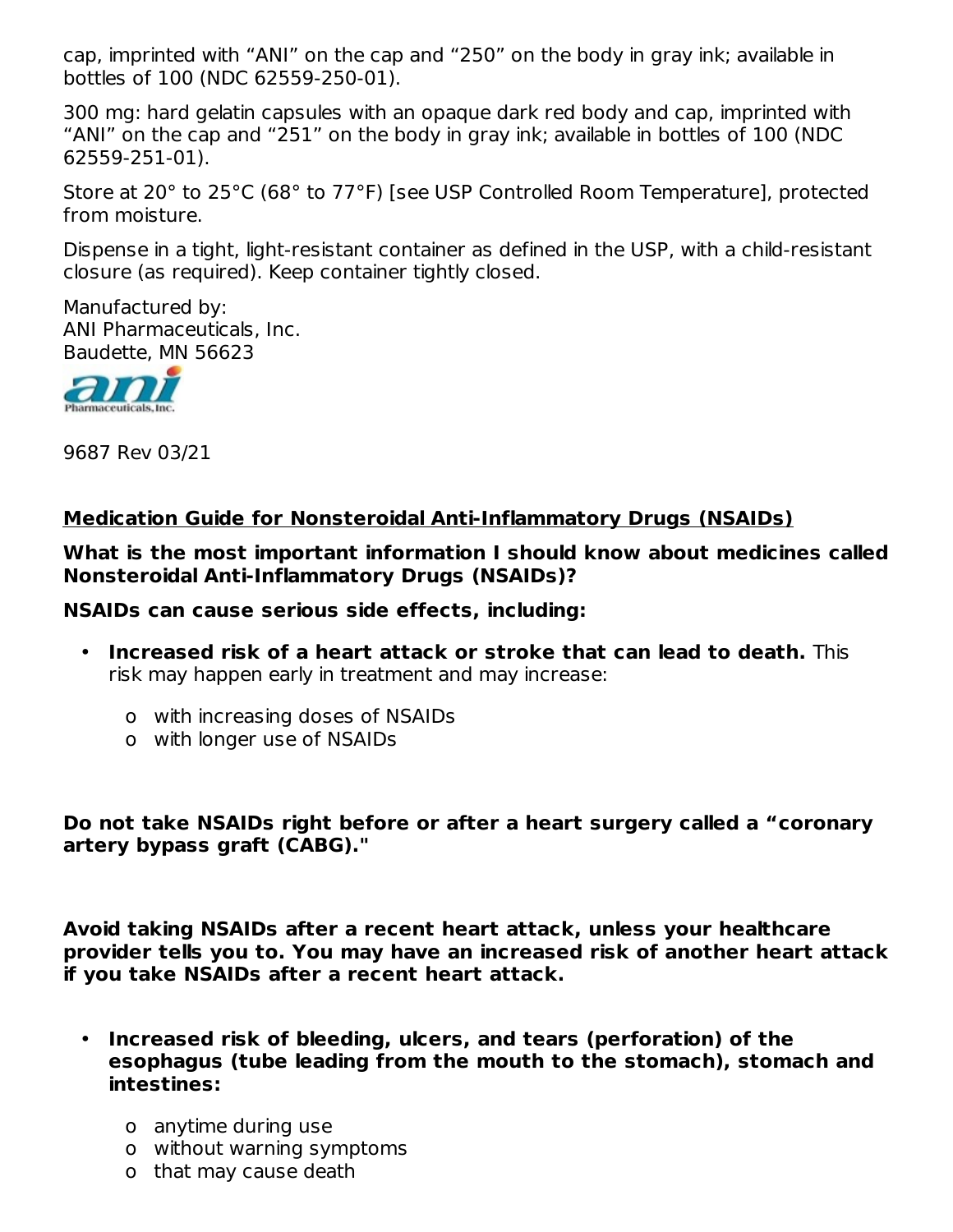## **The risk of getting an ulcer or bleeding increases with:**

- o past history of stomach ulcers, or stomach or intestinal bleeding with use of NSAIDs
- o taking medicines called "corticosteroids", "anticoagulants", "SSRIs", or "SNRIs"
- o increasing doses of NSAIDs
- o longer use of NSAIDs
- o smoking
- o drinking alcohol
- o older age
- o poor health
- o advanced liver disease
- o bleeding problems

### **NSAIDs should only be used:**

- o exactly as prescribed
- o at the lowest dose possible for your treatment
- o for the shortest time needed

#### **What are NSAIDs?**

NSAIDs are used to treat pain and redness, swelling, and heat (inflammation) from medical conditions such as different types of arthritis, menstrual cramps, and other types of short-term pain.

### **Who should not take NSAIDs?**

#### **Do not take NSAIDs:**

- if you have had an asthma attack, hives, or other allergic reaction with aspirin or any other NSAIDs.
- right before or after heart bypass surgery.

#### **Before taking NSAIDS, tell your healthcare provider about all of your medical conditions, including if you:**

- have liver or kidney problems
- have high blood pressure
- have asthma
- are pregnant or plan to become pregnant. Taking NSAIDs at about 20 weeks of pregnancy or later may harm your unborn baby. If you need to take NSAIDs for more than 2 days when you are between 20 and 30 weeks of pregnancy, your healthcare provider may need to monitor the amount of fluid in your womb around your baby. **You should not take NSAIDs after about 30 weeks of pregnancy.**
- are breastfeeding or plan to breast feed**.**

### **Tell your healthcare provider about all of the medicines you take, including**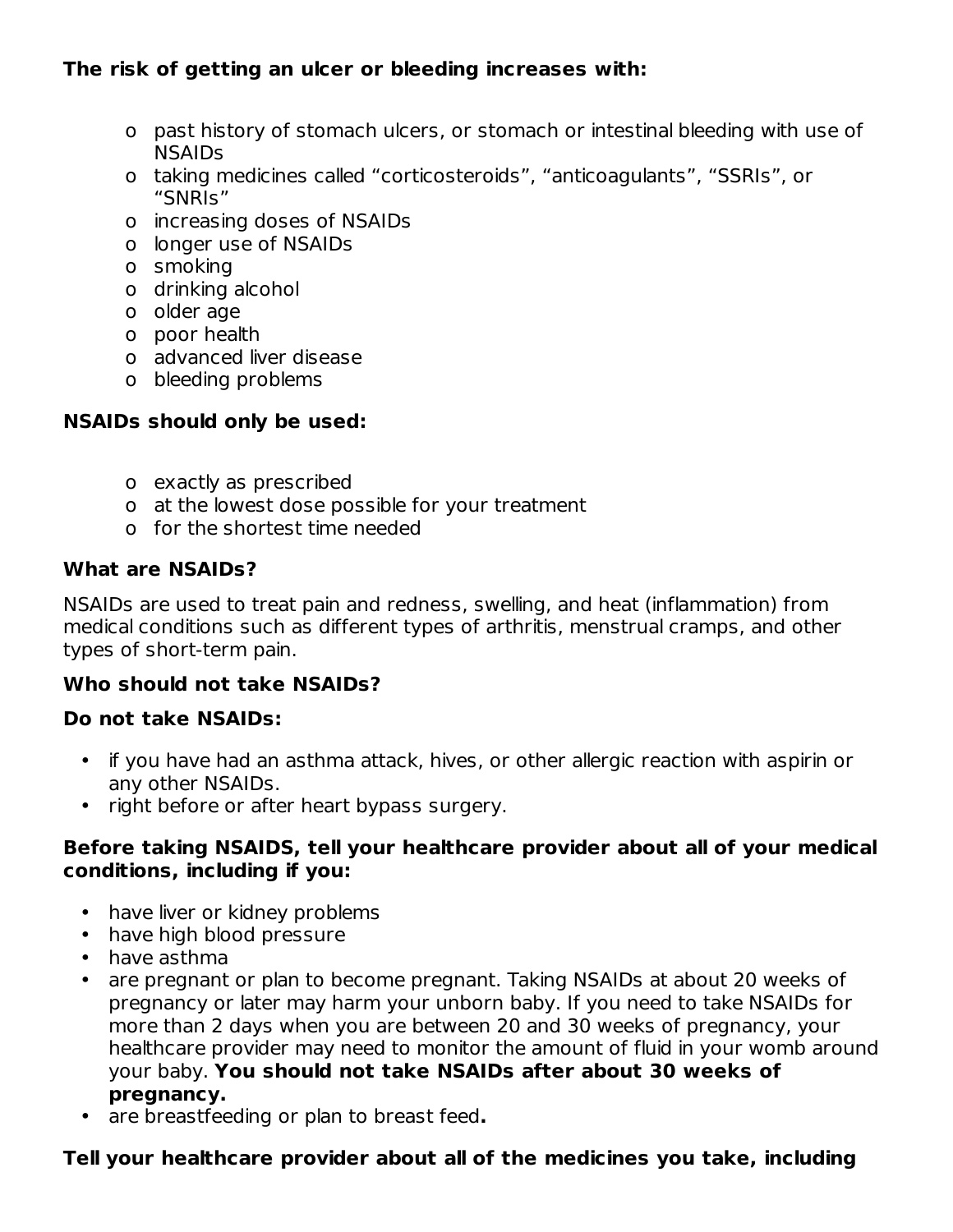**prescription or over-the-counter medicines, vitamins or herbal supplements.** NSAIDs and some other medicines can interact with each other and cause serious side effects. **Do not start taking any new medicine without talking to your healthcare provider first.**

#### **What are the possible side effects of NSAIDs?**

#### **NSAIDs can cause serious side effects, including:**

#### **See "What is the most important information I should know about medicines called Nonsteroidal Anti-inflammatory Drugs (NSAIDs)?**

- new or worse high blood pressure
- heart failure
- liver problems including liver failure
- kidney problems including kidney failure
- low red blood cells (anemia)
- life-threatening skin reactions
- life-threatening allergic reactions
- **Other side effects of NSAIDs include:** stomach pain, constipation, diarrhea, gas, heartburn, nausea, vomiting, and dizziness.

#### **Get emergency help right away if you get any of the following symptoms:**

- shortness of breath or trouble breathing
- chest pain
- weakness in one part or side of your body
- slurred speech
- swelling of the face or throat

#### **Stop taking your NSAID and call your healthcare provider right away if you get any of the following symptoms:**

- nausea
- more tired or weaker than usual
- diarrhea
- itching
- your skin or eyes look yellow
- indigestion or stomach pain
- flu-like symptoms
- vomit blood
- there is blood in your bowel movement or it is black and sticky like tar
- unusual weight gain
- skin rash or blisters with fever
- swelling of the arms, legs, hands and feet

#### **If you take too much of your NSAID, call your healthcare provider or get medical help right away.**

These are not all the possible side effects of NSAIDs. For more information, ask your healthcare provider or pharmacist about NSAIDs.

Call your doctor for medical advice about side effects. You may report side effects to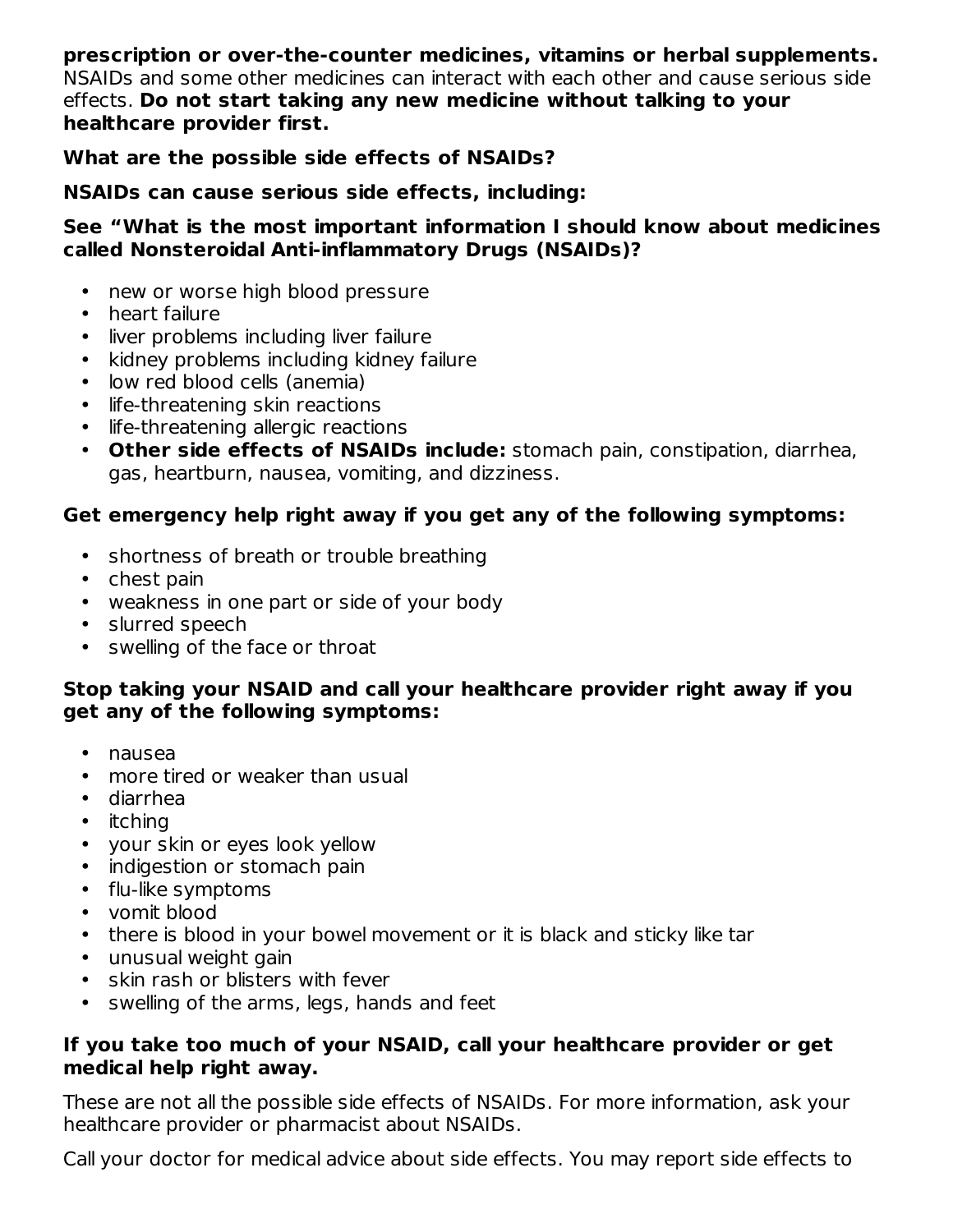FDA at 1-800-FDA-1088.

#### **Other information about NSAIDs**

- Aspirin is an NSAID but it does not increase the chance of a heart attack. Aspirin can cause bleeding in the brain, stomach, and intestines. Aspirin can also cause ulcers in the stomach and intestines.
- Some NSAIDs are sold in lower doses without a prescription (over-the counter). Talk to your healthcare provider before using over-the-counter NSAIDs for more than 10 days.

#### **General information about the safe and effective use of NSAIDs**

Medicines are sometimes prescribed for purposes other than those listed in a Medication Guide. Do not use NSAIDs for a condition for which it was not prescribed. Do not give NSAIDs to other people, even if they have the same symptoms that you have. It may harm them.

If you would like more information about NSAIDs, talk with your healthcare provider. You can ask your pharmacist or healthcare provider for information about NSAIDs that is written for health professionals.

This Medication Guide has been approved by the U.S. Food and Drug Administration.

For more information, go to www.anipharmaceuticals.com or call 1-800-308-6755.

#### **Manufactured by:**

ANI Pharmaceuticals, Inc. Baudette, MN 56623



9660 Rev 11/20

**Package/Label Display Panel – 200 mg Capsule**

**Etodolac Capsules USP, 200 mg NDC 62559-250-01 Rx only 100 Capsules**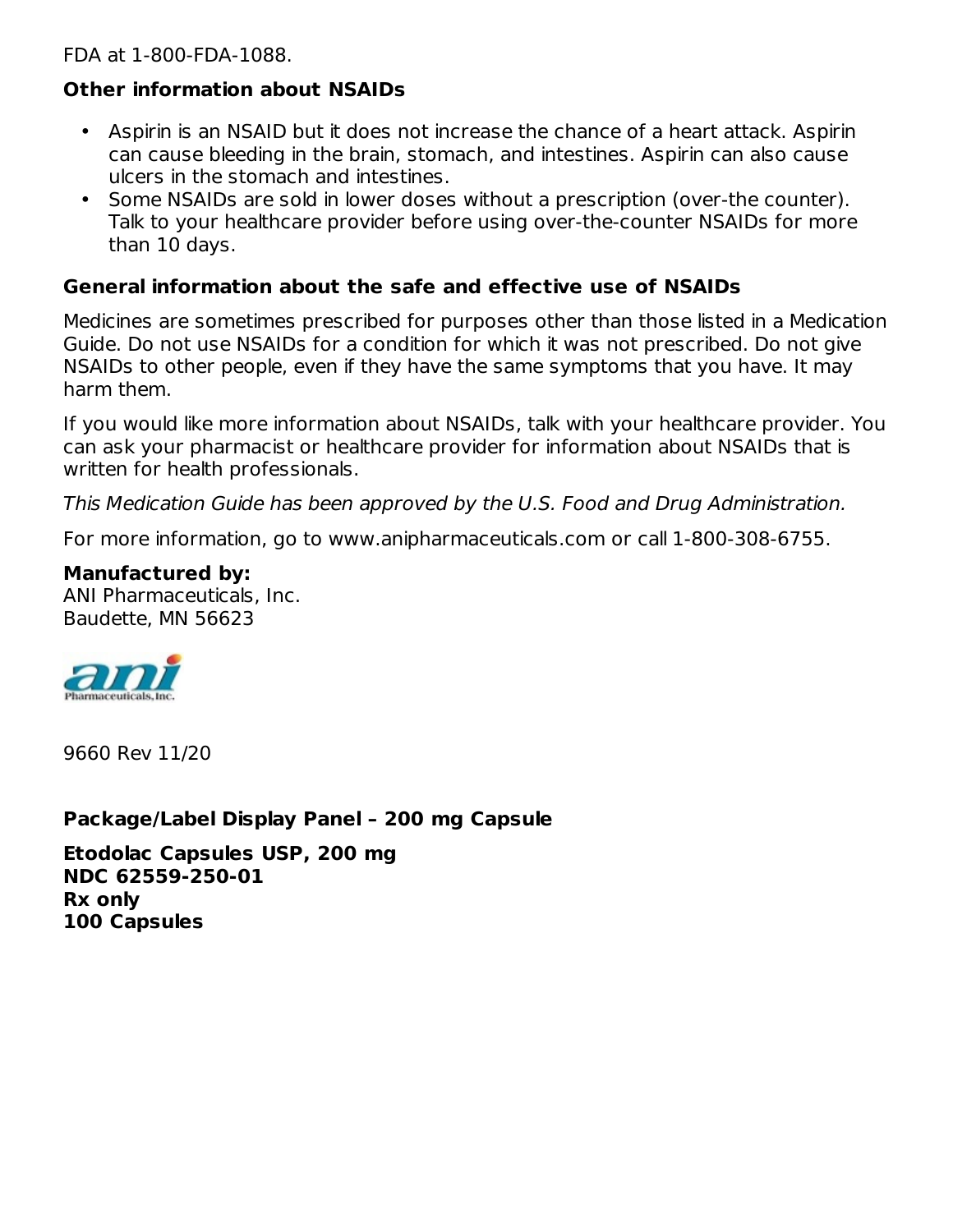

#### **Package/Label Display Panel - 300 mg Capsule**

**Etodolac Capsules USP, 300 mg NDC 62559-251-01 Rx only 100 Capsules**



| <b>ETODOLAC</b>                                                 |                         |  |                           |  |                 |
|-----------------------------------------------------------------|-------------------------|--|---------------------------|--|-----------------|
| etodolac capsule                                                |                         |  |                           |  |                 |
|                                                                 |                         |  |                           |  |                 |
| <b>Product Information</b>                                      |                         |  |                           |  |                 |
| <b>Product Type</b>                                             | HUMAN PRESCRIPTION DRUG |  | <b>Item Code (Source)</b> |  | NDC:62559-251   |
| <b>Route of Administration</b>                                  | ORAL                    |  |                           |  |                 |
|                                                                 |                         |  |                           |  |                 |
|                                                                 |                         |  |                           |  |                 |
| <b>Active Ingredient/Active Moiety</b>                          |                         |  |                           |  |                 |
| <b>Ingredient Name</b>                                          |                         |  | <b>Basis of Strength</b>  |  | <b>Strength</b> |
| <b>ETODOLAC</b> (UNII: 2M36281008) (ETODOLAC - UNII:2M36281008) |                         |  | <b>ETODOLAC</b>           |  | 300 mg          |
|                                                                 |                         |  |                           |  |                 |
|                                                                 |                         |  |                           |  |                 |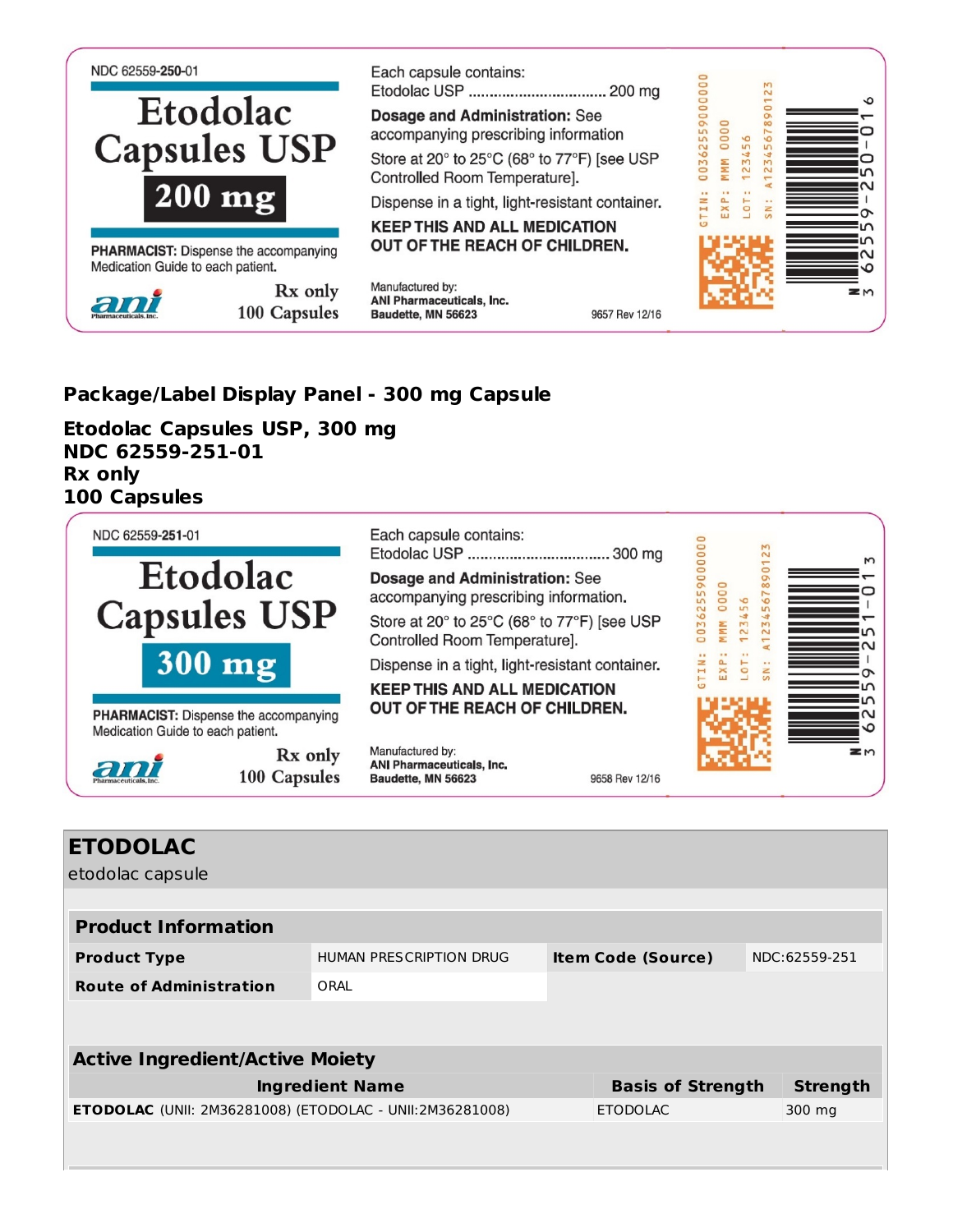| <b>Inactive Ingredients</b>               |                                                                      |                                       |                                     |  |  |
|-------------------------------------------|----------------------------------------------------------------------|---------------------------------------|-------------------------------------|--|--|
|                                           | <b>Strength</b>                                                      |                                       |                                     |  |  |
|                                           | LACTOSE MONOHYDRATE (UNII: EWQ57Q8I5X)                               |                                       |                                     |  |  |
| POVIDONE K25 (UNII: K0KQV10C35)           |                                                                      |                                       |                                     |  |  |
|                                           | SODIUM STARCH GLYCOLATE TYPE A POTATO (UNII: 5856J3G2A2)             |                                       |                                     |  |  |
|                                           | SODIUM LAURYL SULFATE (UNII: 368GB5141J)                             |                                       |                                     |  |  |
| PROPYLENE GLYCOL (UNII: 6DC9Q167V3)       |                                                                      |                                       |                                     |  |  |
| <b>SILICON DIOXIDE (UNII: ETJ7Z6XBU4)</b> |                                                                      |                                       |                                     |  |  |
|                                           | <b>MAGNESIUM STEARATE (UNII: 70097M6I30)</b>                         |                                       |                                     |  |  |
| TALC (UNII: 7SEV7J4R1U)                   |                                                                      |                                       |                                     |  |  |
| TITANIUM DIOXIDE (UNII: 15FIX9V2JP)       |                                                                      |                                       |                                     |  |  |
|                                           | <b>GELATIN, UNSPECIFIED (UNII: 2G86QN327L)</b>                       |                                       |                                     |  |  |
| D&C RED NO. 28 (UNII: 767IP0Y5NH)         |                                                                      |                                       |                                     |  |  |
| D&C RED NO. 33 (UNII: 9DBA0SBB0L)         |                                                                      |                                       |                                     |  |  |
| FD&C RED NO. 40 (UNII: WZB9127XOA)        |                                                                      |                                       |                                     |  |  |
| <b>SHELLAC (UNII: 46N107B71O)</b>         |                                                                      |                                       |                                     |  |  |
|                                           | <b>FERROSOFERRIC OXIDE (UNII: XMOM87F357)</b>                        |                                       |                                     |  |  |
|                                           |                                                                      |                                       |                                     |  |  |
| <b>Product Characteristics</b>            |                                                                      |                                       |                                     |  |  |
| Color                                     | RED (opaque dark red)<br><b>Score</b><br>no score                    |                                       |                                     |  |  |
| <b>Shape</b>                              | <b>CAPSULE</b><br><b>Size</b><br>22mm                                |                                       |                                     |  |  |
| <b>Flavor</b>                             | <b>Imprint Code</b>                                                  |                                       | ANI; 251                            |  |  |
| <b>Contains</b>                           |                                                                      |                                       |                                     |  |  |
|                                           |                                                                      |                                       |                                     |  |  |
| <b>Packaging</b>                          |                                                                      |                                       |                                     |  |  |
| #<br><b>Item Code</b>                     | <b>Package Description</b>                                           | <b>Marketing Start</b><br><b>Date</b> | <b>Marketing End</b><br><b>Date</b> |  |  |
| 1<br>01                                   | NDC:62559-251- 100 in 1 BOTTLE; Type 0: Not a Combination<br>Product | 02/01/2015                            |                                     |  |  |
|                                           |                                                                      |                                       |                                     |  |  |
| <b>Marketing Information</b>              |                                                                      |                                       |                                     |  |  |
| <b>Marketing</b><br>Category              | <b>Application Number or Monograph</b><br><b>Citation</b>            | <b>Marketing Start</b><br><b>Date</b> | <b>Marketing End</b><br><b>Date</b> |  |  |
| <b>ANDA</b>                               | ANDA075126                                                           | 02/01/2015                            |                                     |  |  |
|                                           |                                                                      |                                       |                                     |  |  |

| <b>ETODOLAC</b><br>etodolac capsule |                         |                           |               |
|-------------------------------------|-------------------------|---------------------------|---------------|
| <b>Product Information</b>          |                         |                           |               |
| <b>Product Type</b>                 | HUMAN PRESCRIPTION DRUG | <b>Item Code (Source)</b> | NDC:62559-250 |
| <b>Route of Administration</b>      | ORAL                    |                           |               |
|                                     |                         |                           |               |